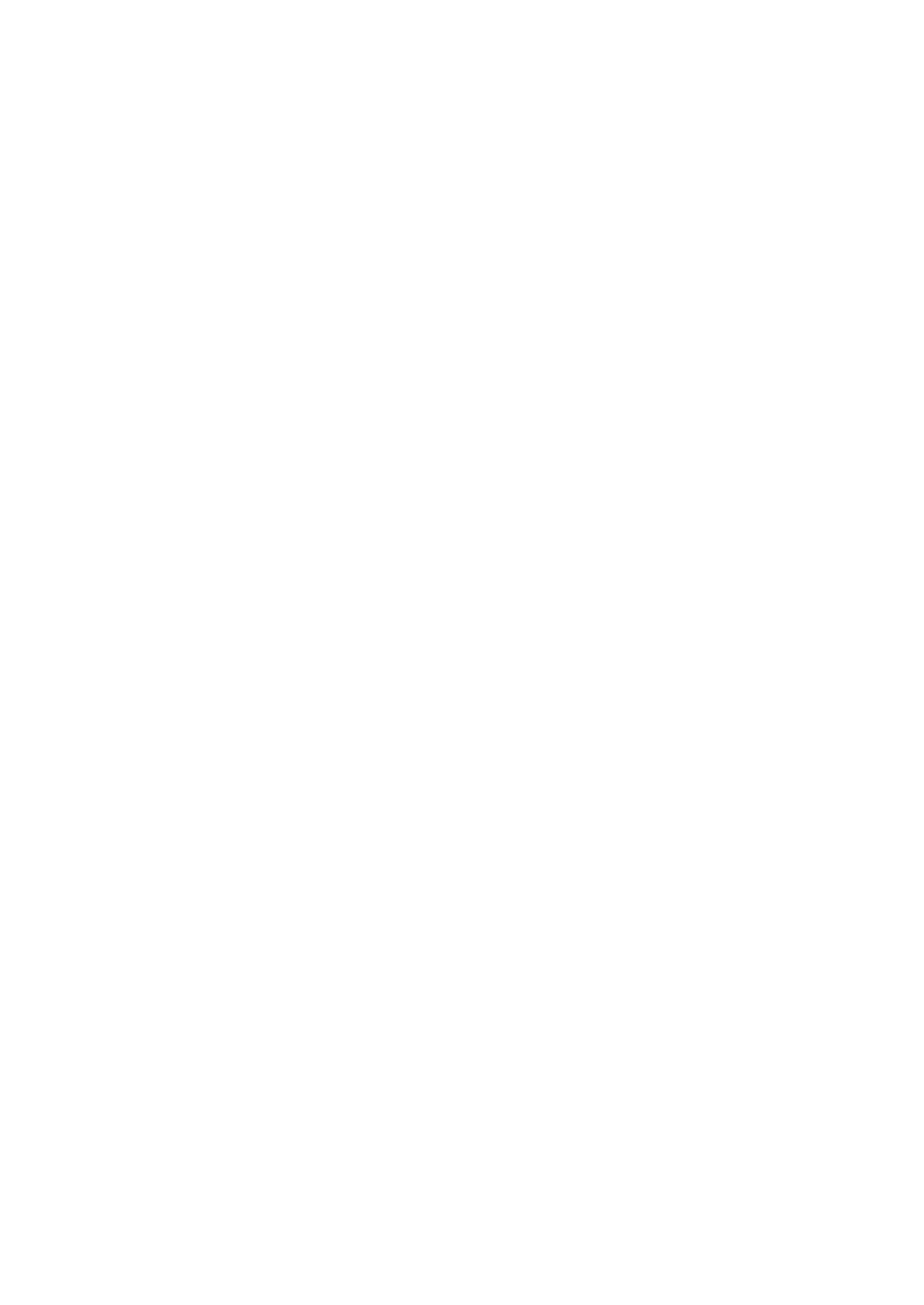

# **CIVIL AVIATION ACT**

# **Arrange[ment of Sections](#page-6-1)**

# **Section**

| <b>PART I - PRELIMINARY</b> |                                                        |    |
|-----------------------------|--------------------------------------------------------|----|
| $\mathbf{1}$                |                                                        |    |
| $\overline{2}$              |                                                        |    |
|                             | PART II - ADMINISTRATION OF CIVIL AVIATION             | 11 |
| 3                           |                                                        |    |
| 4                           |                                                        |    |
| 5                           |                                                        |    |
| 6                           |                                                        |    |
|                             | <b>PART III - REGULATION OF CIVIL AVIATION AND AIR</b> |    |
| <b>NAVIGATION</b>           |                                                        | 13 |
| $\overline{7}$              |                                                        |    |
| 8                           |                                                        |    |
| 9                           |                                                        |    |
| 10                          |                                                        |    |
| 11                          |                                                        |    |
| 12                          |                                                        |    |
| 13                          |                                                        |    |
| 14                          |                                                        |    |
| 15                          |                                                        |    |
| 16                          |                                                        |    |
| 17                          |                                                        |    |
| 18                          |                                                        |    |
|                             | PART IV - NATIONALITY AND OWNERSHIP OF AIRCRAFT        | 18 |
| 19                          |                                                        |    |
| 20                          |                                                        |    |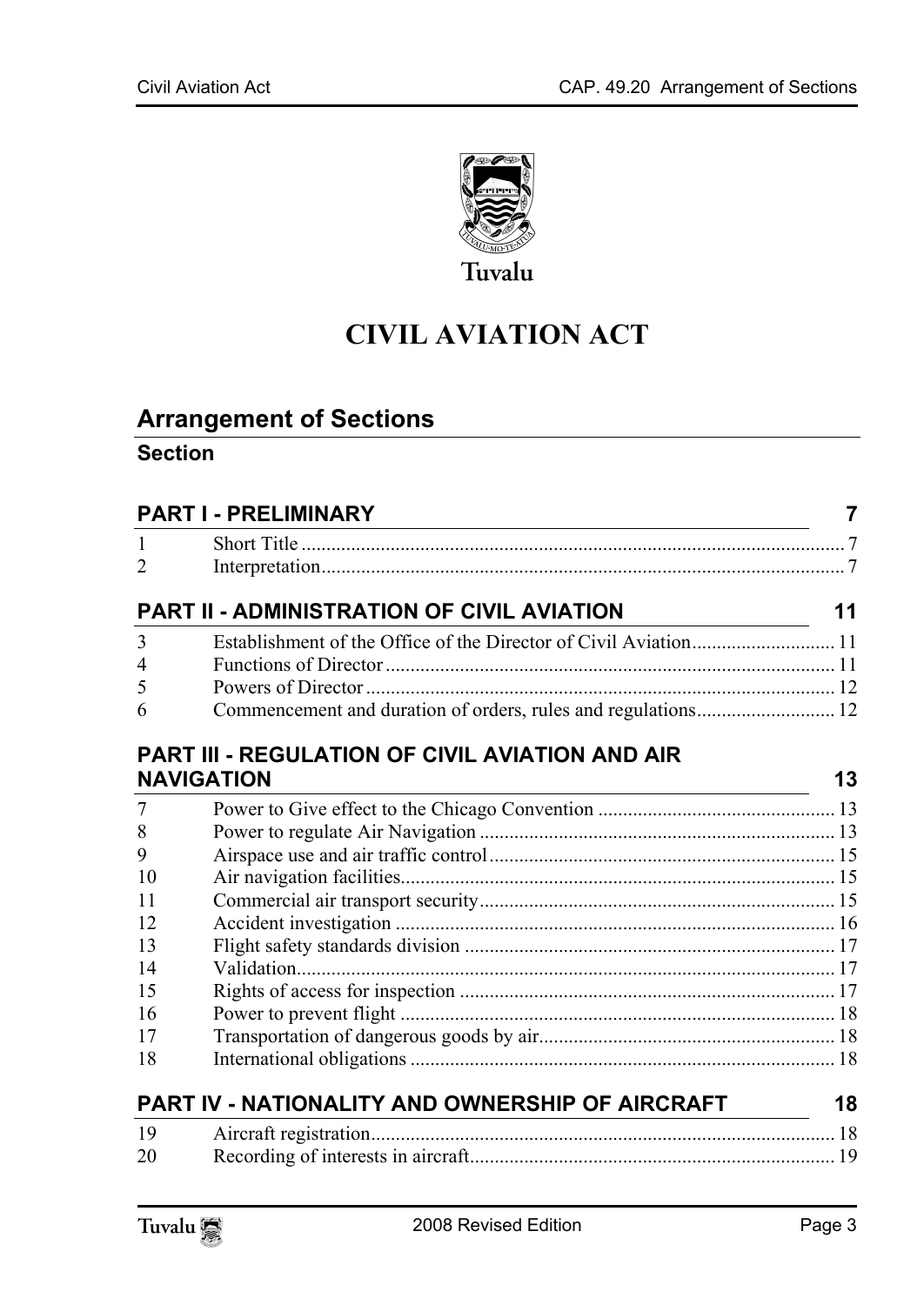|    | PART V - SAFETY REGULATION OF CIVIL AVIATION                                                                                                  | 19 |
|----|-----------------------------------------------------------------------------------------------------------------------------------------------|----|
| 21 |                                                                                                                                               |    |
| 22 |                                                                                                                                               |    |
| 23 |                                                                                                                                               |    |
| 24 |                                                                                                                                               |    |
| 25 |                                                                                                                                               |    |
| 26 |                                                                                                                                               |    |
| 27 | Amendment, modification, suspension, and revocation of certificates21                                                                         |    |
| 28 |                                                                                                                                               |    |
| 29 |                                                                                                                                               |    |
| 30 |                                                                                                                                               |    |
| 31 |                                                                                                                                               |    |
|    | PART VI - AIR OPERATOR ECONOMIC REGULATION                                                                                                    | 26 |
| 32 |                                                                                                                                               |    |
| 33 |                                                                                                                                               |    |
| 34 |                                                                                                                                               |    |
| 35 |                                                                                                                                               |    |
| 36 |                                                                                                                                               |    |
|    | PART VII - AIRCRAFT PIRACY, OFFENCES ON BOARD, AND                                                                                            |    |
|    | <b>OTHER OFFENCES</b><br><u> 1980 - Johann Barn, mars ann an t-Amhain Aonaich an t-Aonaich an t-Aonaich ann an t-Aonaich ann an t-Aonaich</u> | 28 |
| 37 |                                                                                                                                               |    |
| 38 | Offences against crew, passengers and unlawful acts aboard aircraft28                                                                         |    |
| 39 |                                                                                                                                               |    |
| 40 |                                                                                                                                               |    |
| 41 |                                                                                                                                               |    |
| 42 |                                                                                                                                               |    |
| 43 |                                                                                                                                               |    |
| 44 |                                                                                                                                               |    |
| 45 |                                                                                                                                               |    |
| 46 |                                                                                                                                               |    |
|    | <b>PART VIII - AERODROMES</b>                                                                                                                 | 33 |
| 47 |                                                                                                                                               |    |
| 48 |                                                                                                                                               |    |
| 49 |                                                                                                                                               |    |
| 50 |                                                                                                                                               |    |
|    | <b>PART IX - MISCELANEOUS</b>                                                                                                                 | 35 |
| 51 |                                                                                                                                               |    |
| 52 |                                                                                                                                               |    |
|    |                                                                                                                                               |    |
| 53 |                                                                                                                                               |    |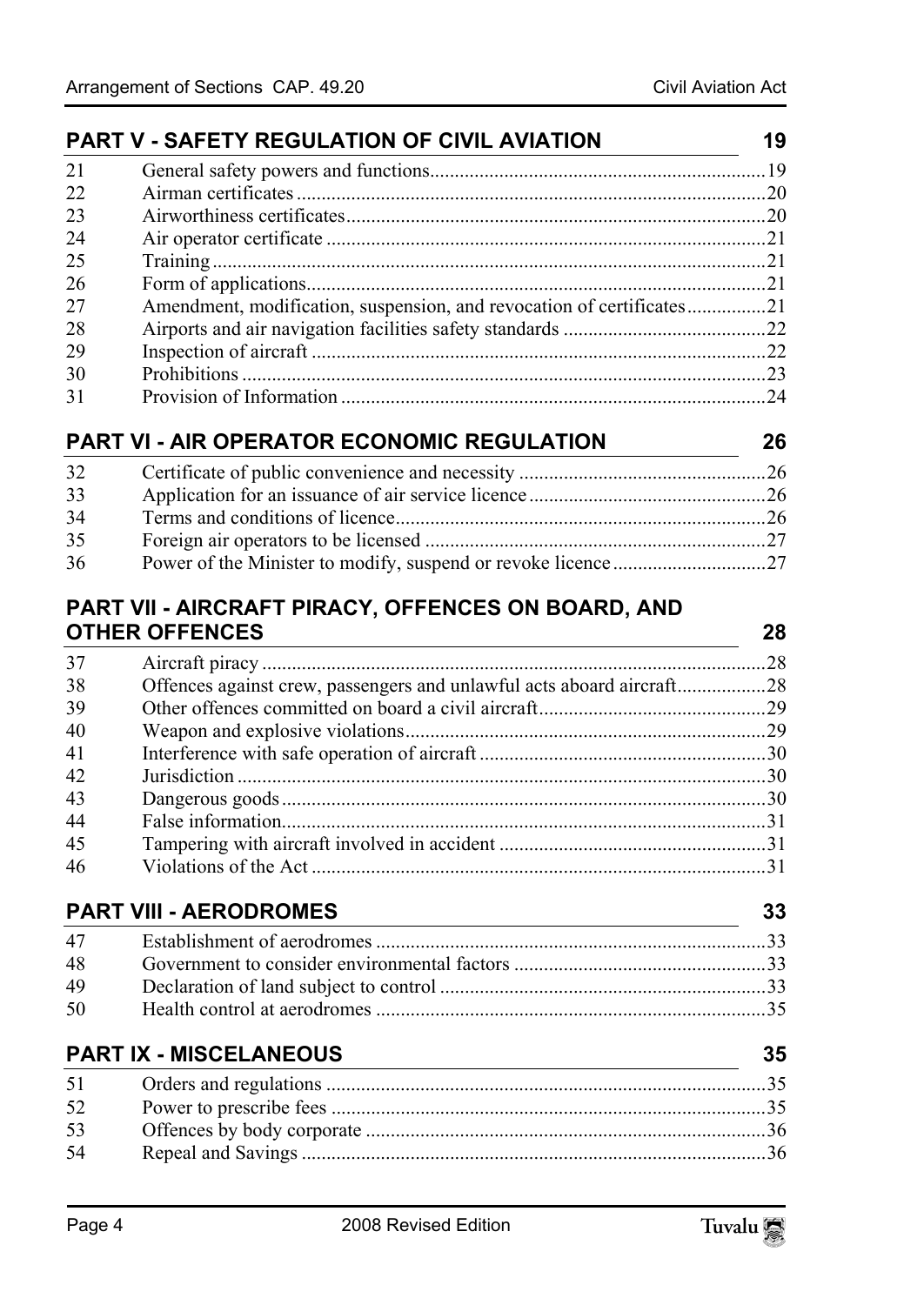# **Supporting Documents**

# **ENDNOTES 37**

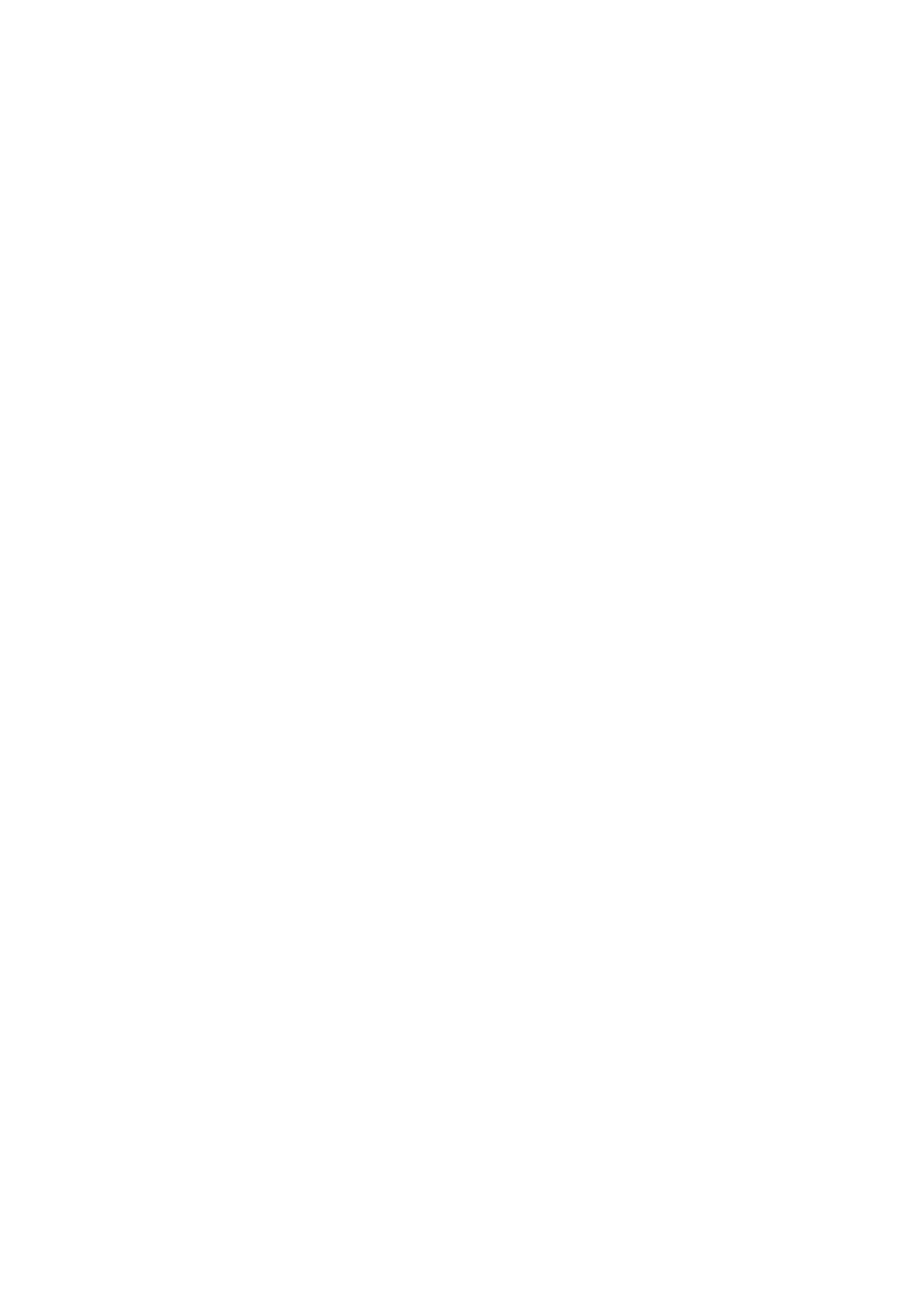

# **CIVIL AVIATION ACT**

# **AN ACT TO PROVIDE FOR THE REGULATION AND PROMOTION OF CIVIL AVIATION IN TUVALU, TO FOSTER ITS SAFE DEVELOPMENT, AND FOR CONNECTED PURPOSES.**<sup>1</sup>

<span id="page-6-0"></span>Commencement [28th November 2006]

# <span id="page-6-1"></span>**PART I - PRELIMINARY**

#### **1 Short Title**

This Act may be cited as the Civil Aviation Act.

#### **2 Interpretation**

In this Act, unless the context otherwise requires:

"**accident**" means an occurrence associated with the operation of an aircraft which takes place between the time any person boards the aircraft with the intention of flight until such time as all such persons have disembarked, in which:

- (a) a person is fatally or seriously injured as a result of:
	- (i) being in the aircraft; or
	- (ii) direct contact with any part of the aircraft, including parts which have become detached from the aircraft; or
	- (iii) direct exposure to jet blast, except when the injuries are from natural causes, self-inflicted or inflicted by other persons, or when the injuries are to stowaways hiding outside the areas normally available to the passengers and crew; or

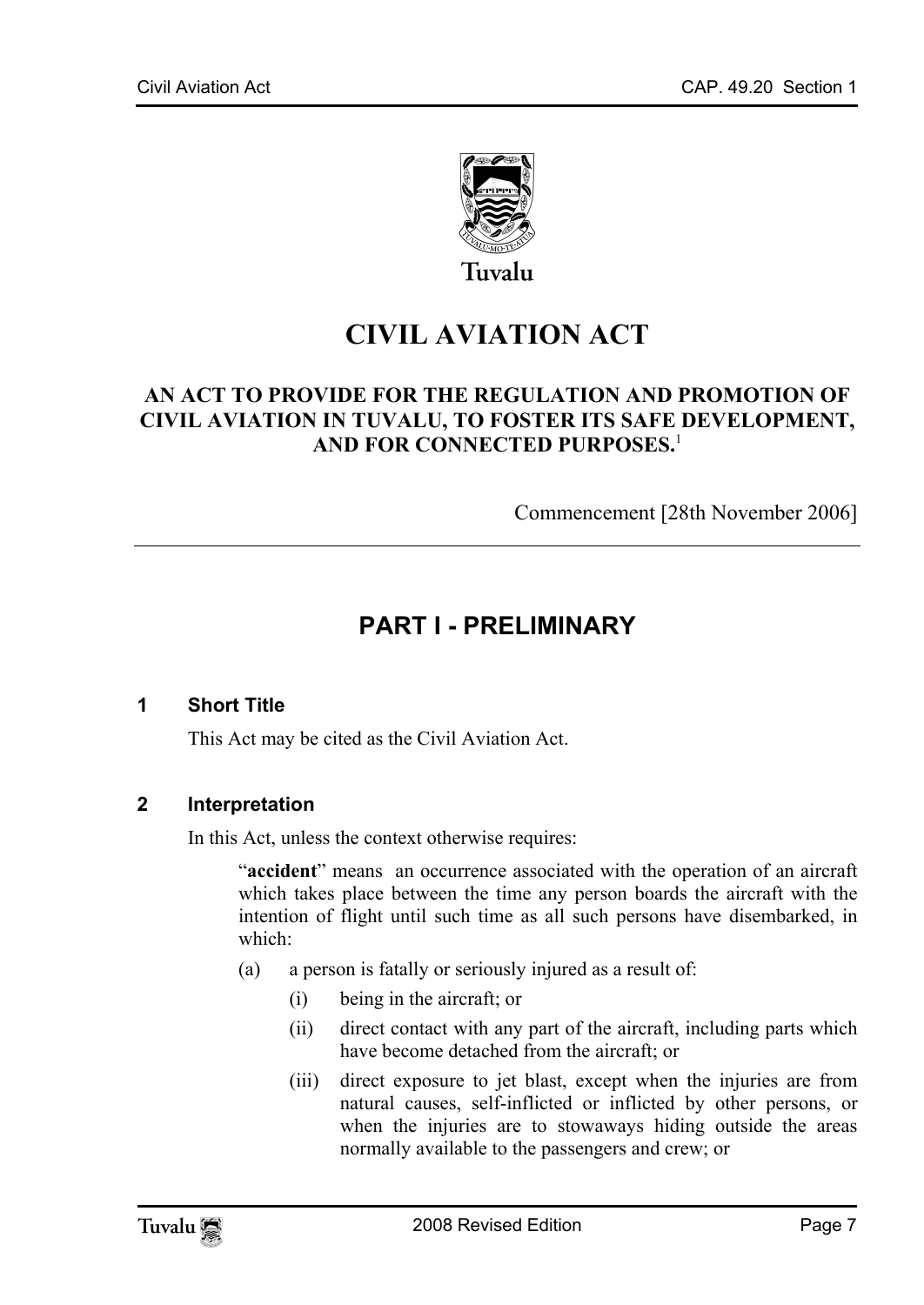- (b) the aircraft sustains damage or structural failure which:
	- (i) adversely affects the structural strength, performance or flight characteristics of the aircraft, and would normally require major repair or replacement of the affected component, except for engine failure or damage, when the damage is limited to the engine, its cowlings or accessories; or for damage limited to propellers, wing tips, antennas, tires, brakes, fairings, small dents or puncture holes in the aircraft skin; or the aircraft is missing or is completely inaccessible;

"**aerial work**" means an aircraft operation in which an aircraft is used for specialized services, such as, agriculture, construction, photography, surveying, observation and patrol, search and rescue and aerial advertisement;

"**aerodrome**" means a defined area on land or water (including any buildings, installations and equipment) intended to be used either wholly or in part for the arrival, departure and surface movement of aircraft;

"**aerodrome authority**" in relation to an aerodrome, means the person who owns or manages the aerodrome;

"**aerodrome licence**" means a licence to operate an aerodrome issued by the Minister;

"**air navigation facility**" means a facility used in, available for use in, or designed for use in aid of air navigation, including an airport, a landing area, light, any apparatus or equipment for disseminating weather information, for signalling, for radio directional finding, or for radio or other electromagnetic communication, and any other structure or mechanism which has a similar purpose for guiding or controlling flight in the air or the landing and take-off of aircraft;

"**air operator certificate**" means a certificate authorizing an operator to carry out specified commercial air transport operation;

"**aircraft engine**" means an engine used, or intended to be used, for propulsion of aircraft and includes all parts, appurtenances, and accessories of the engine other than propellers;

"**aircraft piracy**" means an actual or attempted seizure or exercise of control, by force or violence or by any other form of intimidation, with wrongful intent, of an aircraft;

"**airman**" means an individual who:

- (a) engages, as the person in command or as pilot, mechanic, or member of the crew, or who navigates an aircraft while the aircraft is underway;
- (b) is in charge of the inspection, maintenance, overhauling or repair of aircraft and any individual who is in charge of the inspection, maintenance, overhauling or repair of aircraft, aircraft engines,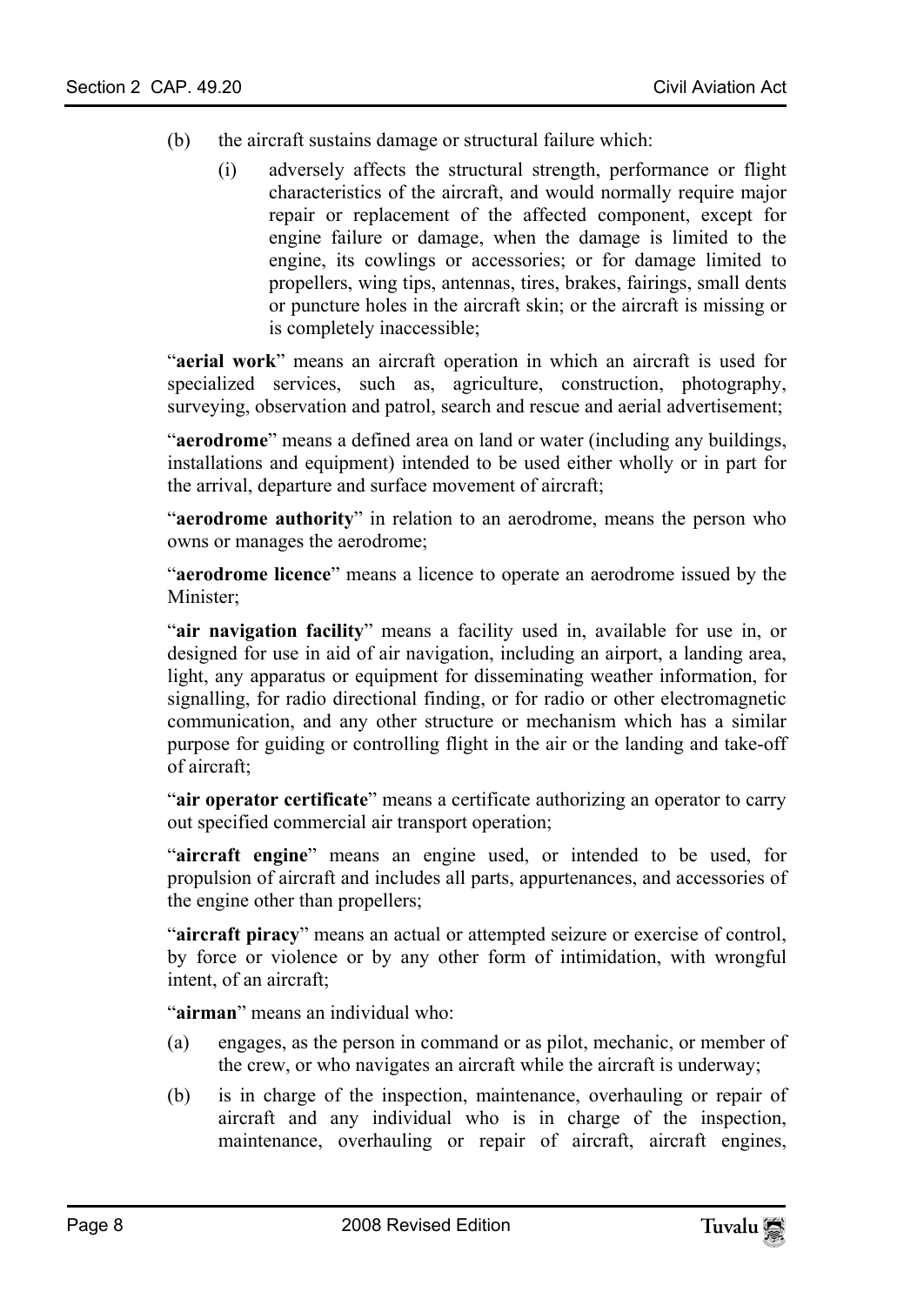propellers, or appliances; or serves in the capacity of flight operations officer;

"**appliances**" means an instrument, equipment, apparatus, a part, appurtenance, or accessories, of whatever description, which is used, or is capable of being or intended to be used, in the navigation, operation, or control of aircraft in flight (including a parachute communication equipment and any other mechanism installed in or an attached to aircraft during flight), and which is not a part of an aircraft, aircraft engine, or propeller;

"**approved maintenance organization**" means an organization approved by a Contracting State, in accordance with the requirement of Part 1 of Chapter 8 – Aeroplane Maintenance – of Annex 6 to the Chicago Convention, to perform maintenance of aircraft or its parts and operating under supervision approved by that State;

"**authorised officer or person**" means a person authorised by the Director either generally or in relation to a particular case, and the holder for the time being of any office designated by the Director;

"**cargo**" means any property carried on an aircraft, other than mail, stores and accompanied or mishandled baggage;

"**Chicago Convention**" means the Convention on International Civil Aviation concluded in Chicago on 7<sup>th</sup> December 1944, the international basis for civil aviation agreements;

"**civil aircraft**" means an aircraft, other than state or public aircraft;

"**civil aviation**" means the operation of a civil aircraft for the purpose of general aviation operations, aerial work or commercial air transport operations;

"**commercial air transport operation**" means an aircraft operation involving the transport of passengers, cargo or mail for remuneration or hire;

"**crew member**" means a person assigned by an operator to duty on an aircraft during flight time;

"**dangerous goods**" means articles or substances which are capable of posing significant risks to health, safety or property when transported by air;

"**Director**" means the Director of Civil Aviation appointed under section 3;

"**dollars**" means the Australian Dollars;

"**domestic commercial air transport**" means the carriage by aircraft of persons or property for remuneration or hire or the carriage of mail within Tuvalu;

"**flight crew member**" means a licensed crew member charged with functions essential to the operation of an aircraft during flight time;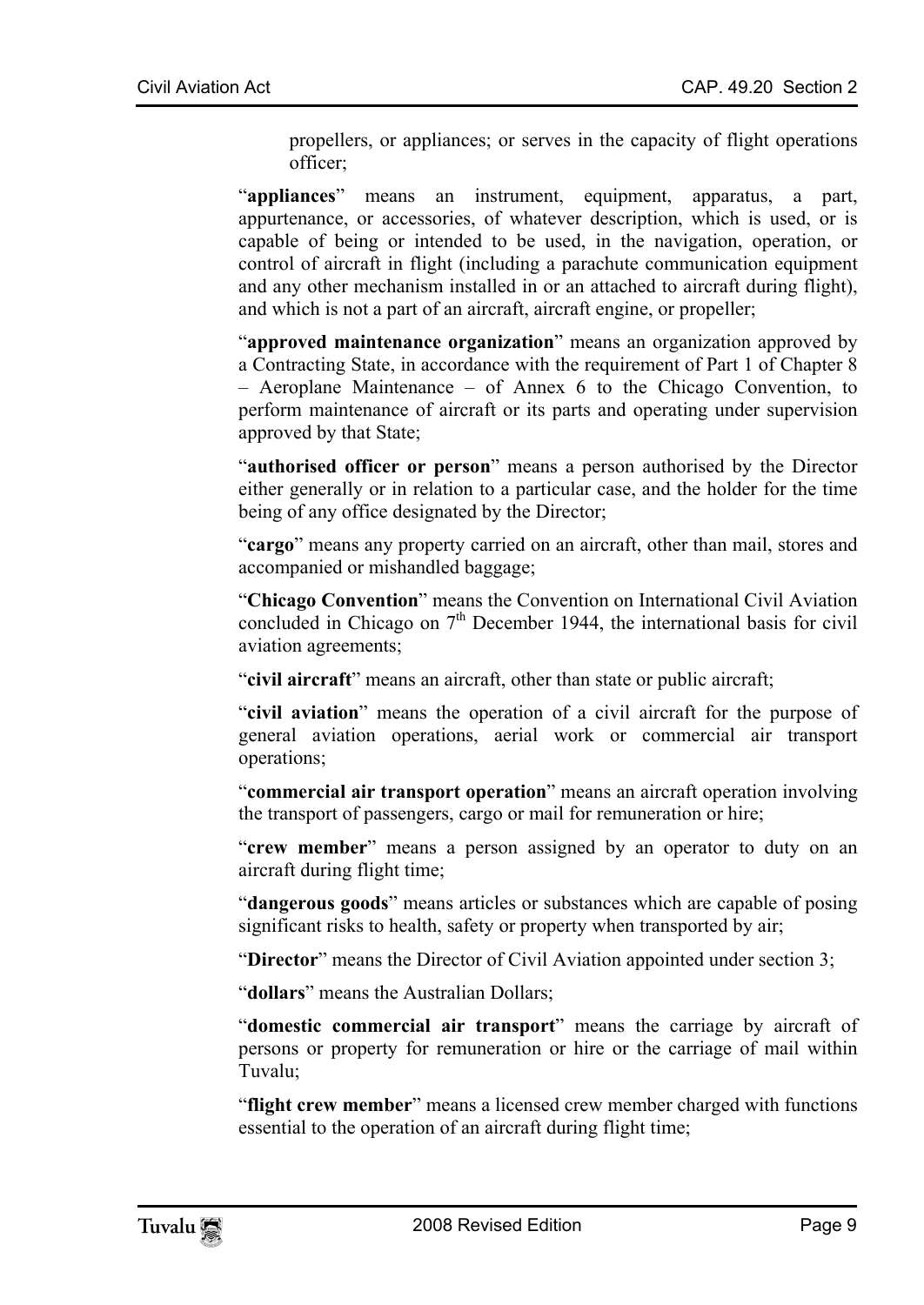"**general aviation operation**" means an aircraft operation other than a commercial air transport operation or an aerial work operation;

"**incident**" means an occurrence, other than an accident, associated with the operation of an aircraft which affects or could affect the safety of operation;

"**international commercial air transport**" means the carriage by aircraft of persons or property for remuneration or hire or the carriage of mail between any two or more countries;

"**Minister**" means the Minister responsible for Transport and Communication;

"**navigable airspace**" means the airspace above the minimum altitudes of flight prescribed by regulations under this Act and includes airspace needed to ensure safety in the takeoff and landing of aircraft;

"**navigation of aircraft**" means a function which includes the piloting of aircraft;

"**occurrence**" means an incident involving an aircraft as a result of which:

- (a) any person is killed or injured;
- (b) any property is damaged or destroyed;
- (c) the safety of a person or property is threatened;
- (d) and includes an accident;

"**operator**" means a person, organisation or enterprise engaged in or offering to engage in an aircraft operation;

"**person**" means an individual, firm, partnership, corporation, company, or an association, and includes a trustee, receiver, an assignee, or other similar representative of a person;

"**propeller**" includes all parts, appurtenances and accessories of a propeller;

"**screening**" means the application of technical or other means which are intended to detect weapons, explosives or other dangerous devices which may be used to commit an act of unlawful interference;

"**security**" means a combination of measures and human and material resources intended to safeguard international civil aviation against acts of unlawful interference;

"**security control**" means a means by which the introduction of weapons, explosive or articles likely to be utilized to commit an act of unlawful interference can be prevented;

"**security programme**" means measures adopted to safeguard international civil aviation against acts of unlawful interference;

"**spare part**" means a part, an appurtenance and accessories of an aircraft (other than aircraft engine and propeller), of aircraft engine (other than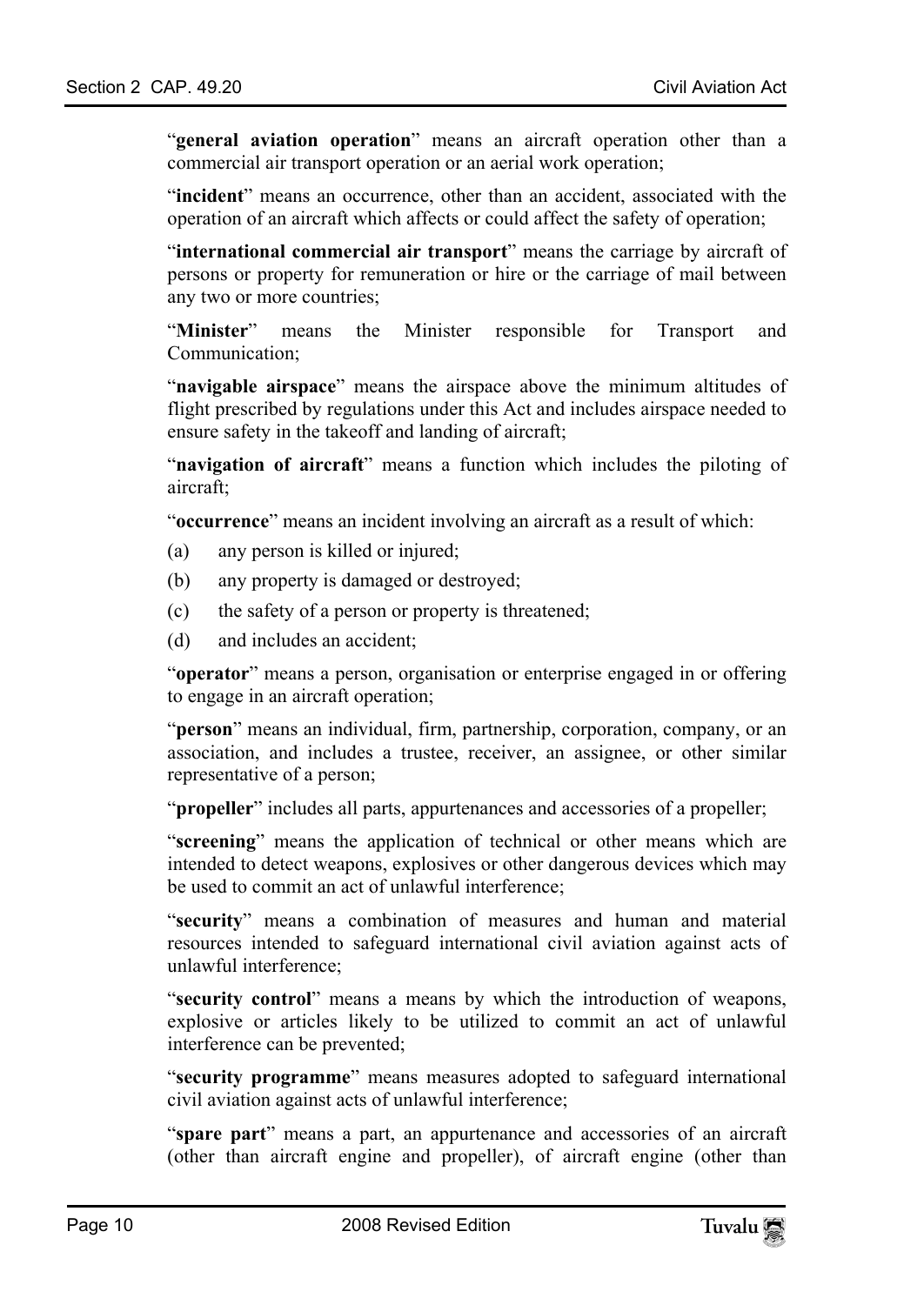propeller), of a propeller, and of an appliance, maintained for installation or use in an aircraft, aircraft engine, propeller or appliance, but which at the time is not installed in it or attached to it;

<span id="page-10-0"></span>"**validation**" means confirmation by examination and provision of objective evidence that the particular requirements for a specific intended use are fulfilled.

# <span id="page-10-1"></span>**PART II - ADMINISTRATION OF CIVIL AVIATION**

# **3 Establishment of the Office of the Director of Civil Aviation**

- (1) There is hereby established an office of the Director of Civil Aviation as an office in the Public Service.
- (2) The Minister, with the approval of the Cabinet, shall appoint the Director of Civil Aviation and a Deputy who will assist the Director and act in his/her absence.
- <span id="page-10-2"></span>(3) The Director of Civil Aviation and his Deputy shall have significant management or technical experience in a field directly related to aviation.
- (4) The Director of Civil Aviation shall be responsible to the Minister.

#### **4 Functions of Director**

The Director shall be responsible for:

- (a) the development, planning for and formulating of policy with respect to the use of the navigable air space and encourage and foster the safe development of civil aviation in Tuvalu;
- (b) the formulation of general policies for the proper management of the office and for ensuring that such policies are carried out;
- (c) registering aircraft and ensuring safety of air navigation and aircraft including airworthiness;
- (d) securing sound development of the air transport industry in Tuvalu;
- (e) providing such assistance and advice as the Minister may require in connection with any of his or her functions relating to civil aviation;
- (f) taking steps to eliminate sources of harmful interference with civil aviation;
- (g) permitting commercial non-aeronautical activities at the airport; and
- (h) performing such other functions as are conferred on his/her by any regulations made under this Act or any other enactment.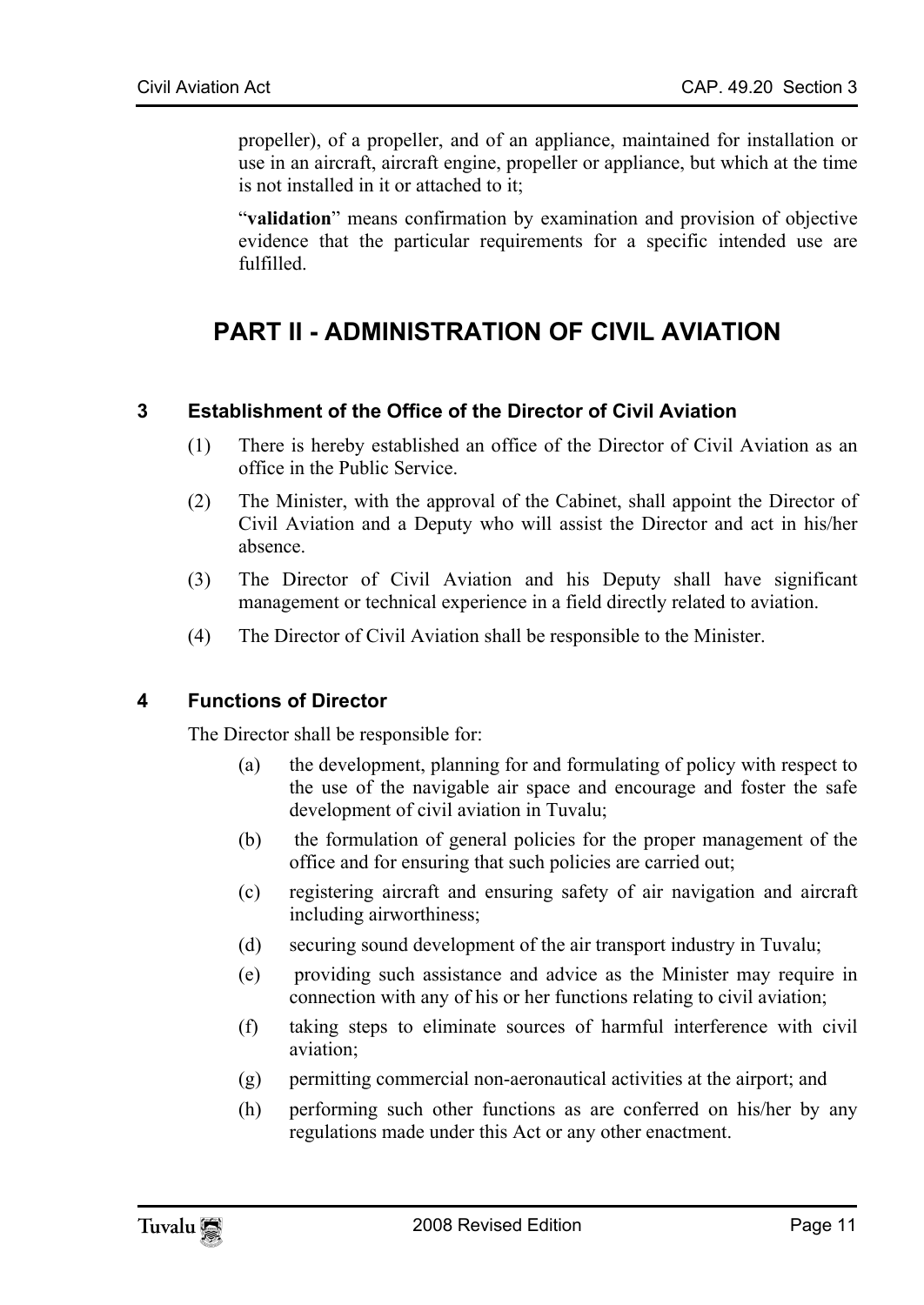#### **5 Powers of Director**

- <span id="page-11-0"></span>(1) The Director shall be subject to such directions as may be given by the Minister on matters of policy and shall be responsible for the exercise of all powers and discharge of all functions imposed by this Act or any enactment and shall have control over all personnel and activities of his/her office.
- (2) The Director has the power to exchange with foreign governments, through appropriate agencies of the Government, information pertaining to civil aviation.
- (3) The Director shall, in the exercise and performance of the powers and functions assigned under this Act, consider the following, among other things, as being in the public interest:
	- (a) the promotion, encouragement and development of safety in civil aviation; and
	- (b) the regulation of civil aviation in such manner as to best promote safety.
- (4) With the approval of the Minister, the Director has the power to  $-$ 
	- (a) perform such acts, to conduct such investigations, to issue and amend such orders;
	- (b) make such general or special rules, regulations; and
	- (c) establish procedures as required under the provisions of this Act, as the Director shall deem necessary to carry out the provisions of, and the exercise and performance of the powers and functions assigned to him/her under this Act.
- (5) Whenever the Director is of the opinion that an emergency requiring immediate action exists with respect to safety in civil aviation, the Director may:
	- (a) on complaint or without answer or other form or pleading by the interested person; and
	- (b) with or without notice, hearing, or the making or filling of a report, make the just and reasonable orders, rules, or regulations as may be essential in the interest of safety in civil aviation to meet such emergency:

<span id="page-11-1"></span>Provided that the Director shall immediately afterwards initiate proceedings relating to the matter giving rise to the order, rule or regulation.

# **6 Commencement and duration of orders, rules and regulations**

(1) Except in emergency situations, all orders, rules or regulations of the Director shall take effect within such reasonable times as the Director may specify, and shall continue in force until amended or revoked.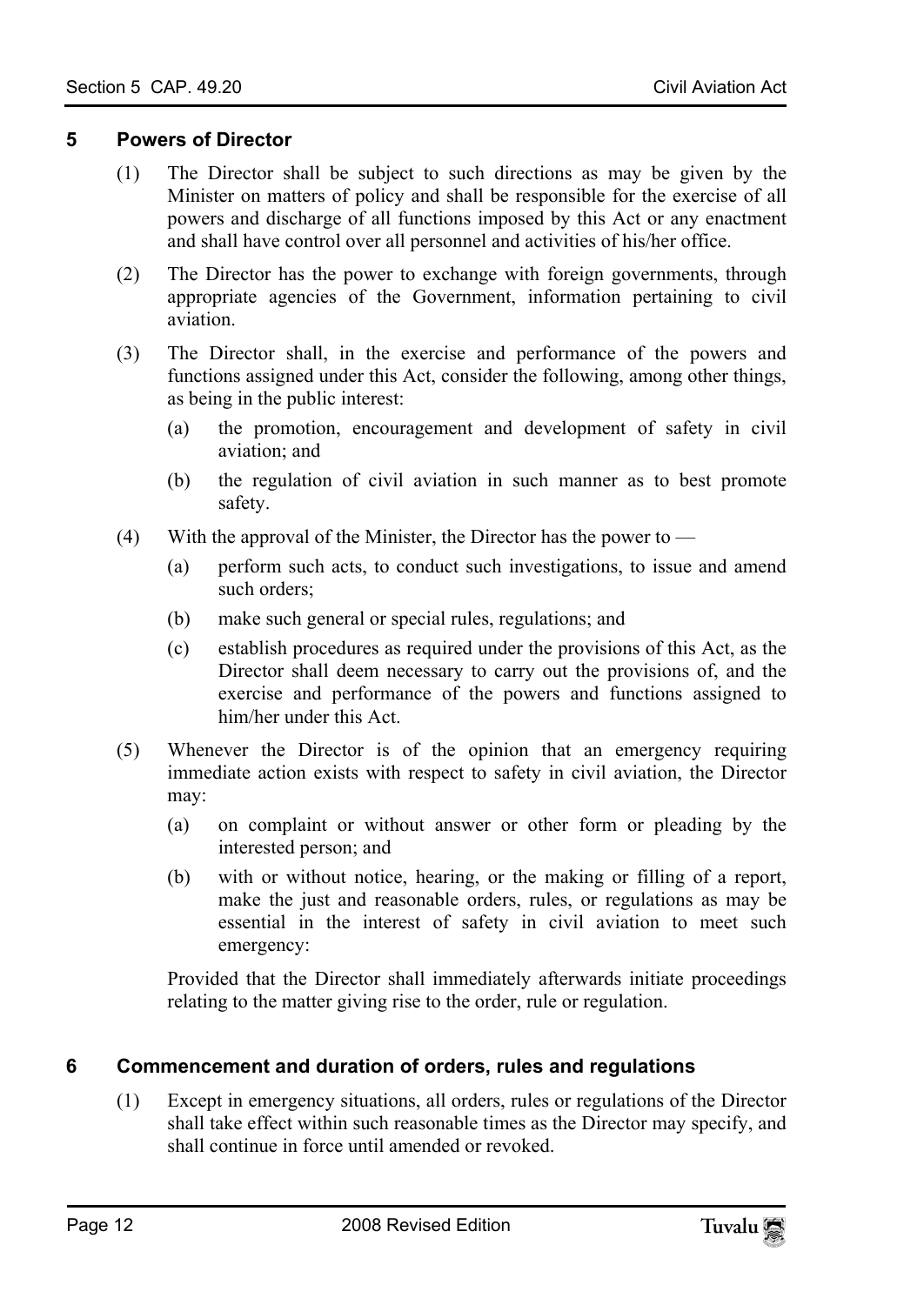- (2) The Director may suspend or modify any order, rule or regulation on such notice and in such manner as he/she may determine.
- (3) Every person, including an agent and employee of a body corporate subject to this Act, shall observe and comply with any order, rule, regulation, or certificate issued by the Director under this Act, affecting the person so long as the order, rule, regulation or certificate remains in effect.
- (4) The Director may grant exemptions from the requirements of observing any rule, order or regulation prescribed under this Act if the Director finds that the action would be in the public interest.
- <span id="page-12-0"></span>(5) Except as provided in subsection (4), the Director shall not grant exemptions from the requirements of this Act.

# <span id="page-12-1"></span>**PART III - REGULATION OF CIVIL AVIATION AND AIR NAVIGATION**

#### **7 Power to Give effect to the Chicago Convention**

<span id="page-12-2"></span>The Minister may by order make such provision as appears to him/her be requisite or expedient for carrying out the Chicago Convention, any Annex thereto relating to international Standards and Recommended Practices (being an Annex adopted in accordance with the Convention) and any amendment of the Convention or any such Annex made in accordance with the Convention.

#### **8 Power to regulate Air Navigation**

- (1) The Minister may make regulations to provide generally for securing the efficiency, regularity and safety of air navigation in Tuvalu and for the safety of aircraft and persons and property carried therein.
- (2) Without prejudice to the generality of subsection (1) of this section, any regulations made thereunder may contain such provisions as may appear to the Minister to be requisite or expedient for all or any of the following purposes:
	- (a) the registration of aircraft in Tuvalu;
	- (b) the examination and testing of aircraft registered in Tuvalu and the issue of certificate of airworthiness for such aircraft;
	- (c) prohibiting aircraft from flying unless certificates of airworthiness issued or validated under the regulations are in force with respect to them and except upon compliance with such conditions as to maintenance or repair as may be specified by the regulations;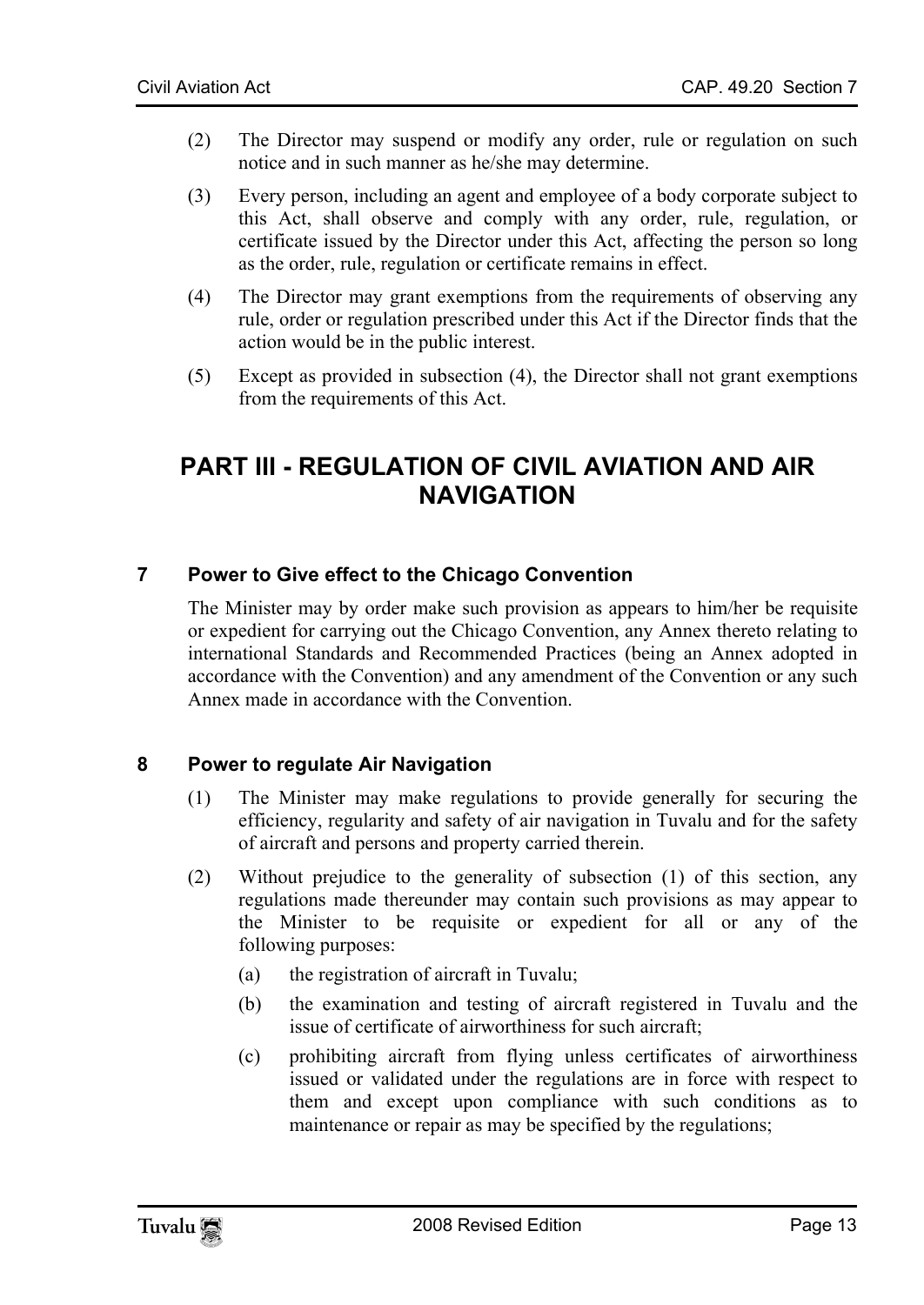- (d) the licensing, inspection and regulation of aerodromes, for access to aerodromes and places where aircraft have landed, and for prohibiting the use of unlicensed aerodromes;
- (e) access to aircraft premises where aircraft are undergoing repair for the purpose of inspecting work therein carried on in relation to aircraft or parts thereof;
- (f) prohibiting persons from engaging in or being employed in or in connection with air navigation in such capacities as may be specified in the regulations except in accordance with the provisions in that behalf contained in the regulations and for the licensing of persons employed at aerodromes or engaged in the inspection or supervision of aircraft;
- (g) the conditions under which and in particular the aerodromes to or from which aircraft entering or leaving Tuvalu may fly, and as to the conditions under which aircraft may fly from one part of Tuvalu to another;
- (h) the conditions under which passengers and goods may be carried by air and under which aircraft may be used for other commercial, industrial or gainful purposes, and for prohibiting the carriage by air of goods of such classes as may be specified in the regulations;
- (i) minimizing or preventing interference with the use or effectiveness of apparatus used in connection with air navigation and for prohibiting or regulating the use of such apparatus as aforesaid and the display of signs and lights liable to endanger aircraft;
- (j) the detention of aircraft for the purpose of carrying out the provisions of this Act or of any orders or regulations made thereunder;
- (k) requiring persons engaged in or employed in or in connection with air navigation to supply meteorological information for the purposes of air navigation;
- (l) controlling the making of signals and other communications by or to aircraft and persons carried therein;
- (m) regulating, or enabling the Minister to regulate, the charges that may be made for use of aerodromes and for services provided at such aerodromes;
- (n) the manner and conditions of the issue, validation, renewal, extension or variation of any certificate, licence, or other document required by such order or regulations (including the examinations and tests to be undergone) and as to form, custody, production, cancellation, suspension, endorsement and surrender of any such document;
- (o) the licensing of air ticket sales agencies and tour operators.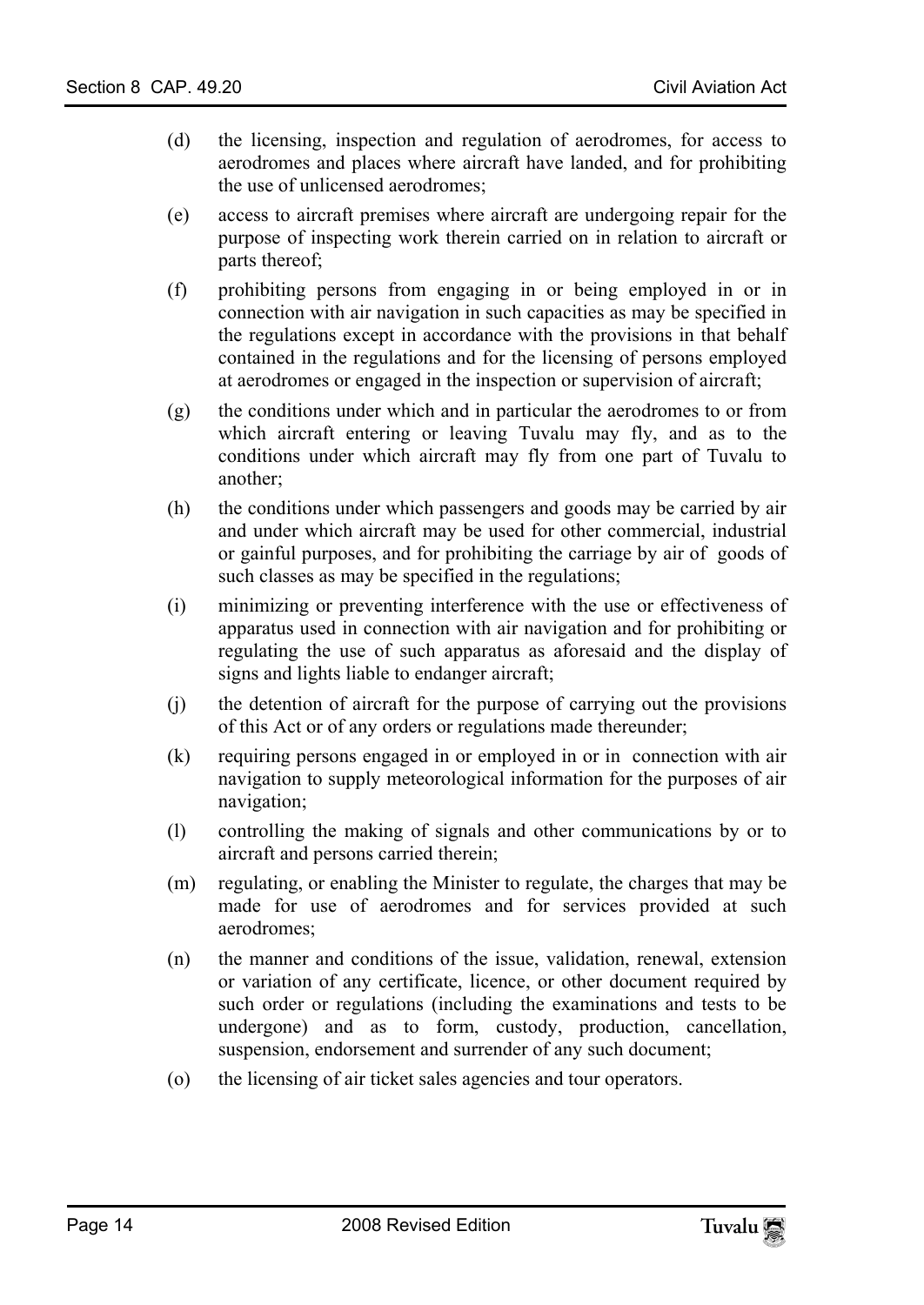#### **9 Airspace use and air traffic control**

- <span id="page-14-0"></span>(1) The Director is authorised and directed to develop plans for and formulate policy with respect to the use of the navigable airspace; and assign by rule, regulation, or order the use of the navigable airspace under such terms, conditions and limitations as he/she may deem necessary in order to ensure the safety of aircraft and the efficient utilization of such airspace.
- (2) In exercising the authority granted in, and discharging the functions imposed by, this section, the Director shall give full consideration to the requirements of national defence, commercial and general aviation and to the public right of transit through the navigable airspace.
- (3) The Director is further authorised and directed to prescribe and enforce air traffic rules and regulations:
	- (a) governing the flight of aircraft;
	- (b) for the navigation, protection and identification of aircraft;
	- (c) for the protection of persons and property on the ground; and
	- (d) for the efficient utilization of the navigable airspace, including rules as to safe altitudes of flight and rules for the prevention of collision between aircraft, between aircraft and land or water vehicles and between aircraft and airborne objects.
- (4) The Minister may by order prohibit aircraft from flying over such areas in Tuvalu as may be specified either in the order or by notice in the Gazette.
- <span id="page-14-1"></span>(5) The authority granted to the Director under this section shall be exercised only in that airspace for which air traffic control responsibility has not been assigned to a foreign country by international agreement or arrangement.

#### **10 Air navigation facilities**

- (1) The Director may within the limits of available appropriations:
	- (a) acquire, establish and improve air navigation facilities wherever necessary;
	- (b) provide and maintain in connection therewith roads, approaches, apparatus, equipment and buildings and other accommodation; and
	- (c) operate and maintain such air navigation facilities.
- <span id="page-14-2"></span>(2) The Director may authorise the establishment of air navigation facilities by any person (hereinafter referred to in this section as the operator of the facility) approved by him for that purpose.

#### **11 Commercial air transport security**

(1) The Director shall prescribe reasonable regulations requiring that all passengers and all property intended to be carried in the aircraft cabin in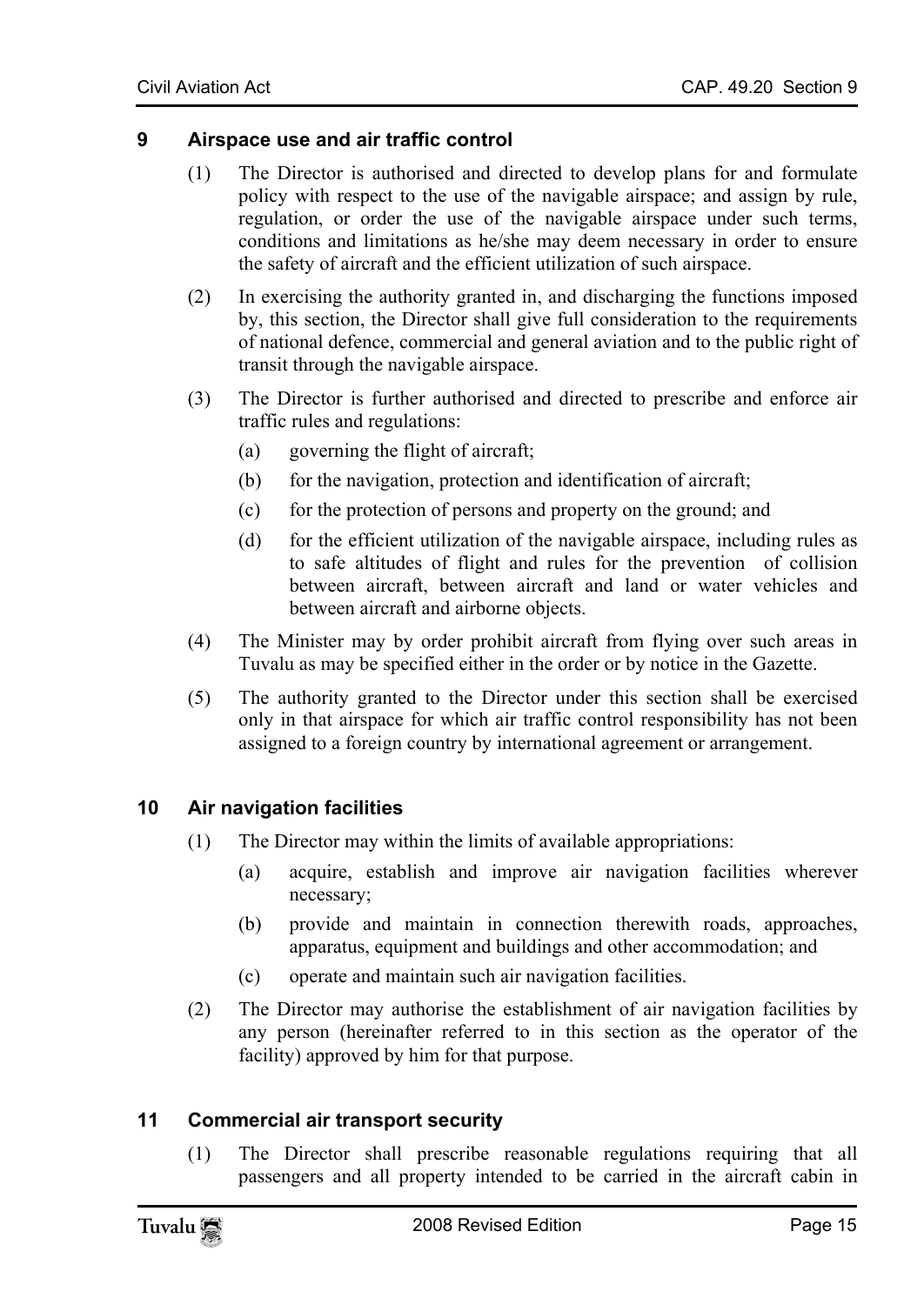commercial air transport be screened by weapon detecting procedures or facilities employed or operated by employees or agents of the air operator or foreign air operator prior to boarding the aircraft for transportation.

- (2) The Director may prescribe such other reasonable rules and regulations requiring such practices, methods, and procedures as the Director may find necessary to protect persons and property aboard aircraft operating in commercial air transport against acts of criminal violence and aircraft piracy.
- (3) The Director shall, to the extent practicable, require uniform procedures for the inspection, detention, and search of persons and property in domestic commercial air transport and international commercial air transport to assure their safety and that they will receive courteous and efficient treatment by air operators and their agents and employees.
- <span id="page-15-0"></span>(4) The power under this section shall be exercised with the approval of the **Minister**

#### **12 Accident investigation**

- (1) The Director, with the approval of the Minister, shall make rules and regulations governing the notification and reporting of accidents and incidents involving aircraft.
- (2) The Director:
	- (a) shall investigate, or arrange by contract or otherwise for the investigation of, any accident involving civil aircraft occurring in Tuvalu and civil aircraft registered in Tuvalu occurring in the territory of any foreign country for the purpose of determining the facts, conditions, and circumstances relating to each accident and its probable cause; and
	- (b) may participate in the investigation of any accident involving aircraft registered in Tuvalu and occurring in the territory of a foreign country, consistent with any treaty, convention, agreement or other arrangement between Tuvalu and the country in whose territory the accident occurred.
- (3) The Director shall take any corrective action which in his/her judgement, on the basis of the findings of the accident investigations authorised under this section, will tend to prevent a similar accident in the future.
- (4) No part of any report of the Director relating to any accident or investigation shall be admitted as evidence or used in any suit or action for damages arising out of any matter mentioned in the report.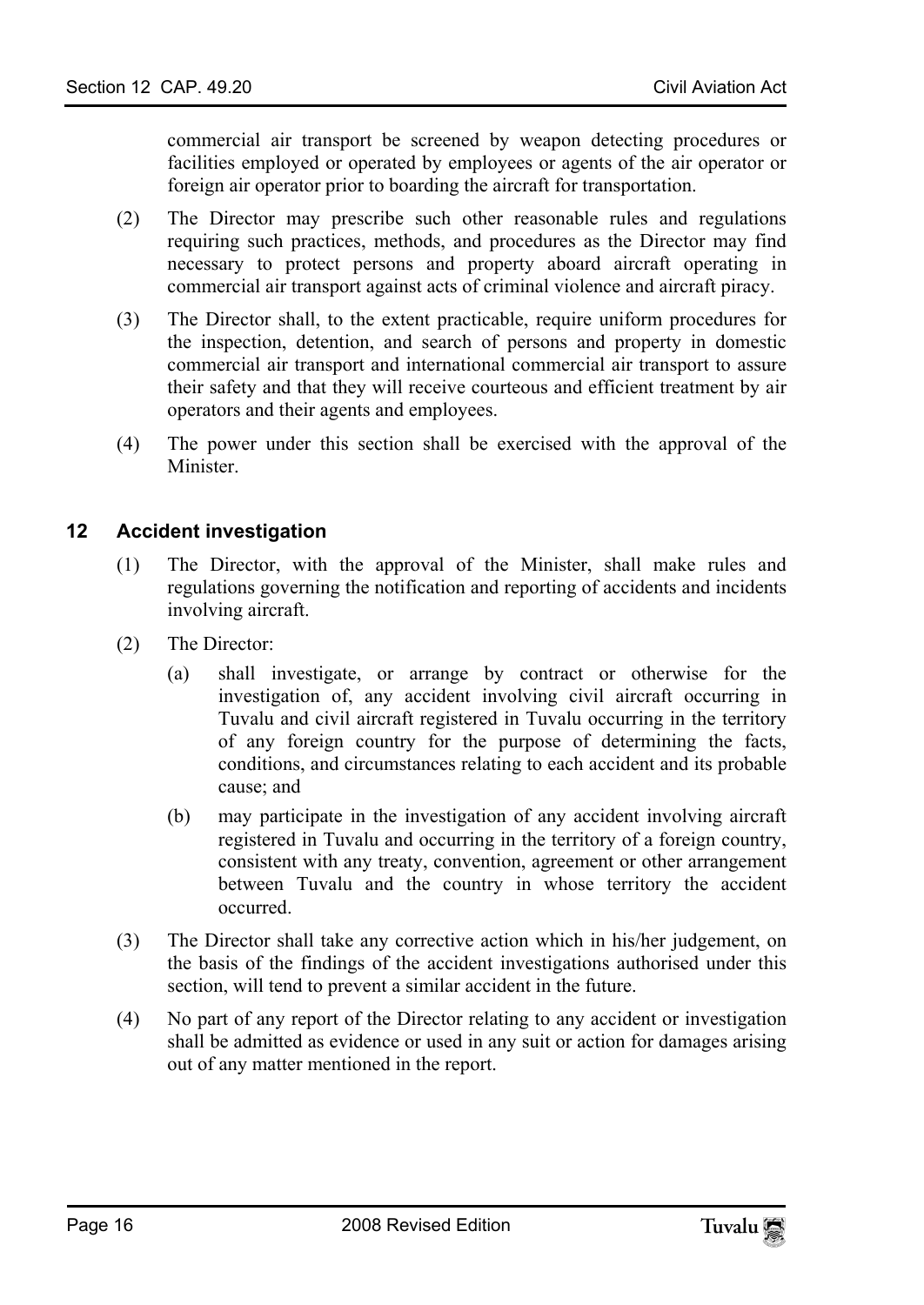#### **13 Flight safety standards division**

- <span id="page-16-0"></span>(1) The Director may establish an organisation to assist in carrying out the responsibilities of his or her office for certification and on-going inspections of aerodromes, aircraft, airmen, air operators, air traffic control and aviation security.
- (2) The Director shall provide, as required in the interest of aviation safety, the necessary facilities and personnel for the Flight Safety Standards Division for the performance of his or her functions.
- <span id="page-16-1"></span>(3) The Flight Safety Standards Division shall include the following units:
	- (a) Airworthiness;
	- (b) Flight Operations;
	- (c) Personnel Licensing;
	- (d) Aerodromes, Ground Aids and Air-routes; and
	- (e) Air Traffic Control and Security Oversight.

#### **14 Validation**

The Director is authorised, in the discharge of certification and inspection responsibilities, to validate the actions of the civil aviation authority of another State in lieu of taking the specific action, with the following restrictions:

- (a) for actions on airmen or airworthiness certificates, the other State must be a signatory to the Chicago Convention and be fulfilling its obligations under the Chicago Convention with respect to the issuance and currency of the certificates;
- (b) for actions applicable to air operators, the Director must exercise discretion and require supporting documents; and
- <span id="page-16-2"></span>(c) the Director shall ensure that, when validation is based on the actions of another civil aviation authority, there is no information to indicate that the State does not meet its obligations under the Chicago Convention regarding certification and on-going validation of its air operators.

# **15 Rights of access for inspection**

- (1) The Director shall have access to civil aircraft without restriction wherever they are operated within Tuvalu for the purposes of ensuring that those aircraft are airworthy and are being operated in accordance with this Act, regulations issued under this Act, and applicable Annexes to the Chicago **Convention**
- (2) The Director shall have access to civil aircraft registered in Tuvalu without restriction wherever they are operated in the world for the purposes of ensuring that the aircraft are airworthy and are being operated in accordance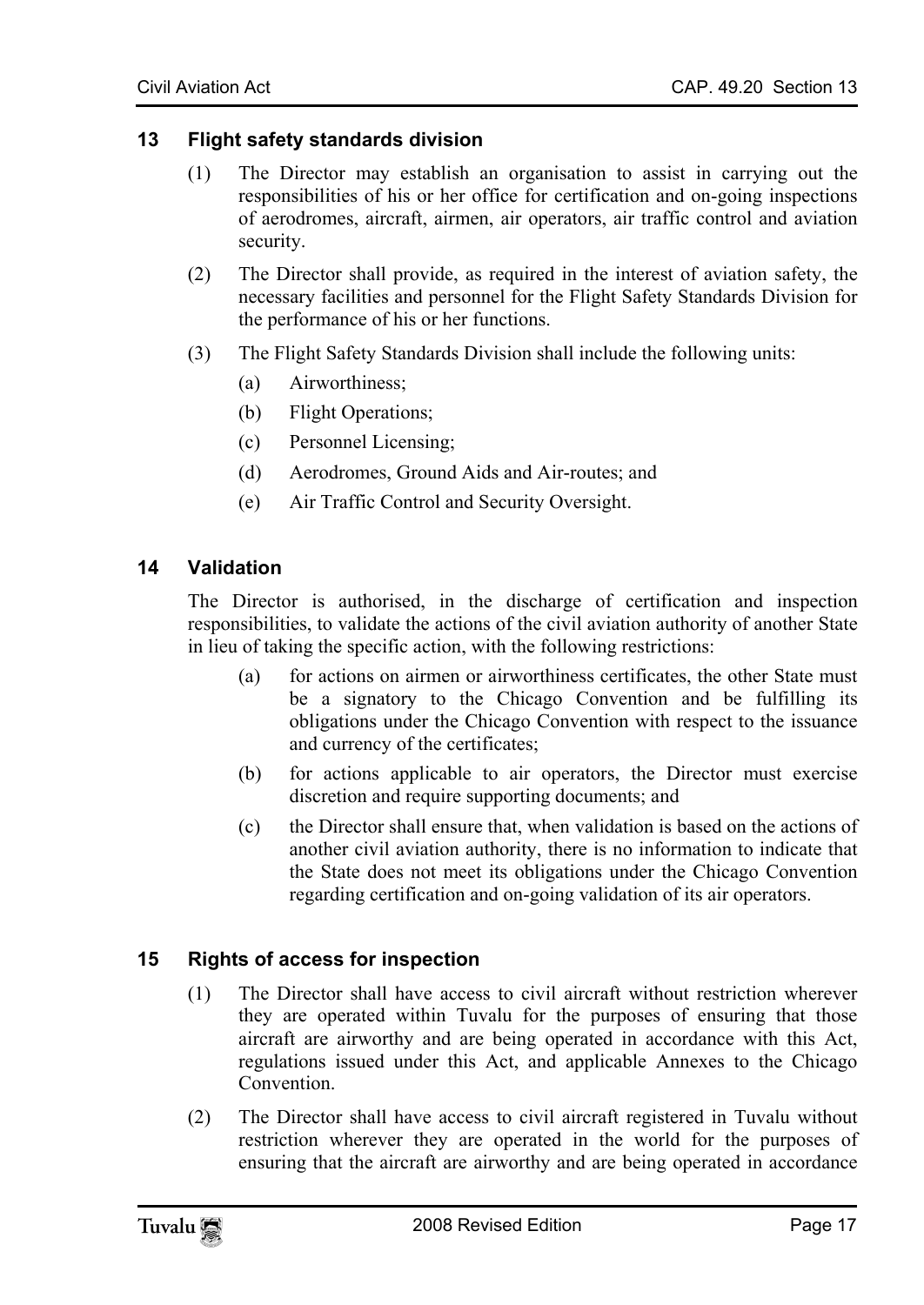<span id="page-17-0"></span>with this Act, regulations issued under this Act, and applicable Annexes to the Chicago Convention.

### **16 Power to prevent flight**

- (1) The Director may direct the operator or airman of a civil aircraft that the aircraft is not to be operated in situations where:
	- (a) the aircraft may not be airworthy; or
	- (b) the airman may not be qualified or physically or mentally capable for the flight; or
	- (c) the operation would cause imminent danger to persons or property on the ground.
- <span id="page-17-1"></span>(2) The Director may take such steps as are necessary to detain such aircraft or airmen.

# **17 Transportation of dangerous goods by air**

<span id="page-17-2"></span>The Director shall monitor and enforce compliance with the provisions of Annex 18 to the Chicago Convention on International Civil Aviation Organisation Technical Instructions for the Safe Transport of Dangerous Goods by Air, and is authorised to submit variations to the Technical Instructions on behalf of Tuvalu where necessary.

# **18 International obligations**

<span id="page-17-3"></span>In exercising and performing powers and functions under this Act, the Director shall act consistently with any obligation assumed by the Government under any international treaty, convention and agreement that may be in force between the Government and any foreign countries.

# <span id="page-17-4"></span>**PART IV - NATIONALITY AND OWNERSHIP OF AIRCRAFT**

# **19 Aircraft registration**

- (1) The Director shall establish and maintain a system for the national registration of civil aircraft in Tuvalu.
- (2) A civil aircraft shall not operate in Tuvalu unless it is registered in Tuvalu or is registered under the laws of a foreign country.
- (3) An aircraft shall be eligible for registration if and only if it is not registered in a foreign country and, unless otherwise permitted by the Director by regulation, it is owned by —
	- (a) a citizen of Tuvalu;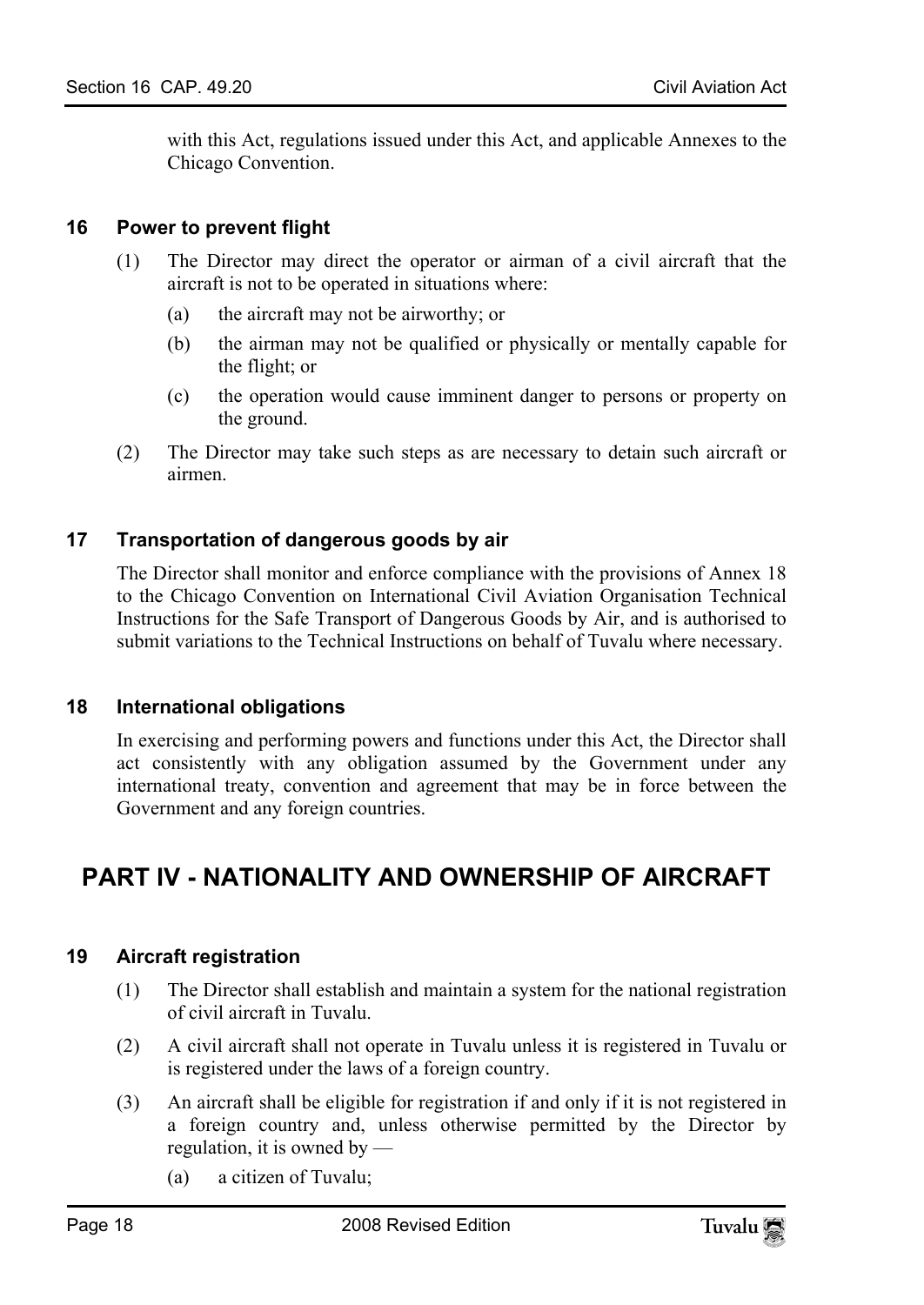- (b) the Government of Tuvalu or a political subdivision of Tuvalu; or
- (c) a body incorporated under the laws of Tuvalu.
- (4) An application for registration shall be in such form, be filed in such manner, and contain such information as the Director may require.
- (5) On the registration of an aircraft, the Director shall issue to the owner a certificate of registration.
- (6) An aircraft shall acquire Tuvalu nationality when registered under this Act but a certificate of registration issued under this section shall not be considered evidence as to ownership in any proceeding under the laws of Tuvalu in which ownership of the aircraft by a particular person is or may be in issue.
- <span id="page-18-0"></span>(7) The Director may suspend or revoke a licence issued under this Act for any cause if the Director finds the suspension or revocation to be in the public interest.

#### **20 Recording of interests in aircraft**

- (1) The Director shall establish a national system for recording documents which affect title to or an interest in a civil aircraft registered in Tuvalu and in an aircraft engine, propeller, appliance, or spare part intended for use on an aircraft registered in Tuvalu.
- (2) On the Director establishing a recording system, no document affecting title to or an interest in the registered aircraft, or in the aircraft engine, propeller, appliance, or spare parts shall be valid, except between the parties to the document, unless it is recorded in that system.
- (3) The validity of a document so recorded shall, unless otherwise specified by the parties to the document, be determined under the laws of Tuvalu.

# **PART V - SAFETY REGULATION OF CIVIL AVIATION**

#### **21 General safety powers and functions**

- (1) The Director shall promote safety of flight of civil aircraft in civil aviation by prescribing and revising from time to time as necessary:
	- (a) reasonable rules and regulations implementing, at a minimum, all Standards of the Annexes to the Chicago Convention; and
	- (b) such other reasonable rules, regulations, or minimum standards governing other practices, methods, and procedures as the Director may find necessary to provide adequately for safety in civil aviation.
- (2) In prescribing standards, rules, and regulations and in issuing certificates under this Act, the Director shall take into consideration the obligation of air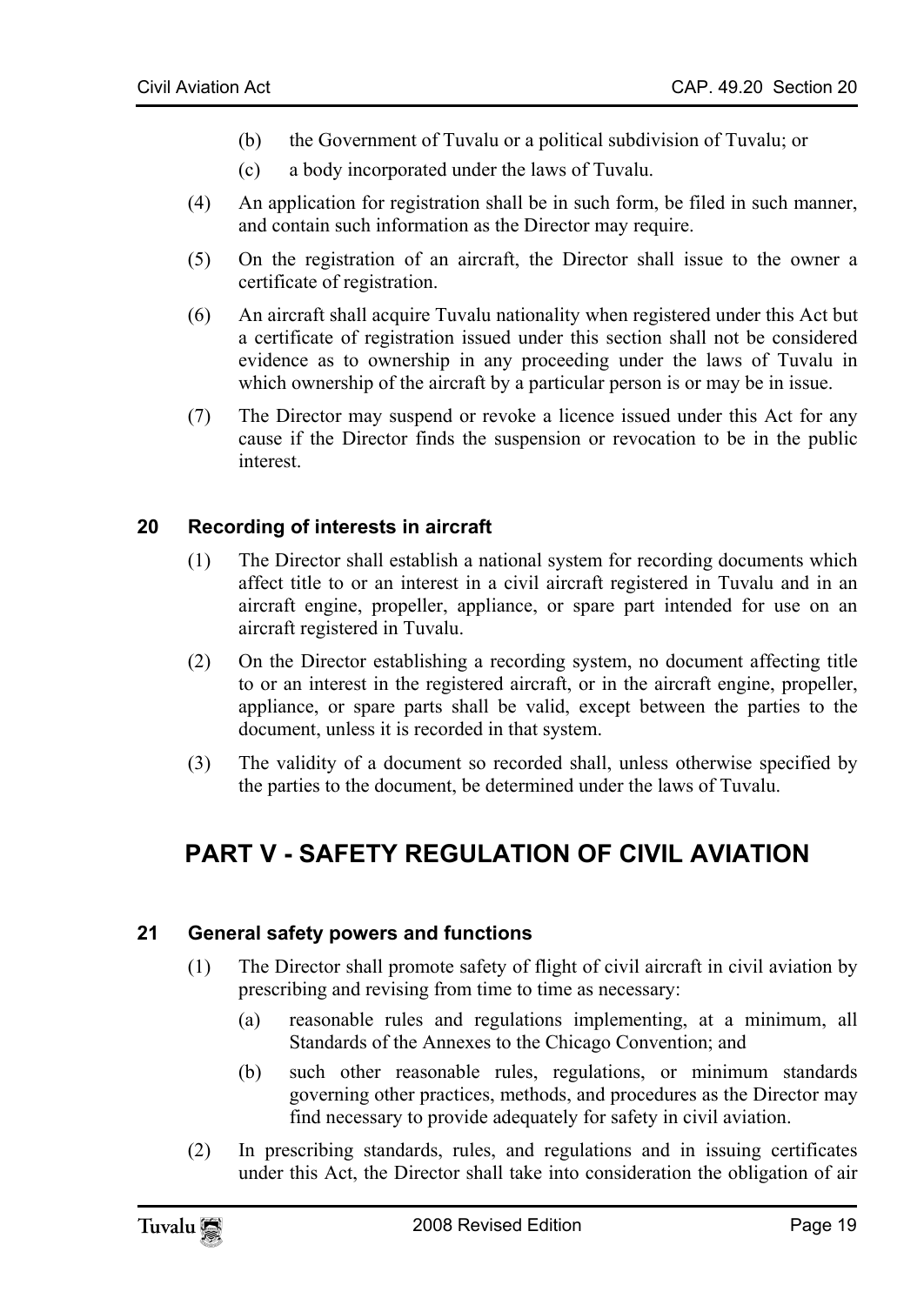<span id="page-19-0"></span>operators to perform their services with the highest possible degree of safety in the public interest.

### **22 Airman certificates**

- (1) The Director may issue airman certificates specifying the capacity in which their holders are authorised to serve as airmen in connection with aircraft.
- (2) An application for an airman certificate shall be made to the Director.
- (3) The Director shall issue a certificate if he/she finds, after investigation, that the airman possesses the proper qualifications for, and is physically able to perform, the functions pertaining to the position for which the airman certificate is sought.
- (4) The Director may, in lieu of a finding under subsection (3), consider prior issuance of an airman certificate by a foreign country that is a member of the International Civil Aviation Organisation as satisfactory evidence, in whole or in part, that the airman possesses the qualifications and physical ability to perform the functions pertaining to the position for which the airman certificate is sought.
- (5) The certificate shall contain such terms, conditions, and tests of physical fitness, and other matters as the Director may determine to be necessary to assure safety in civil aviation.
- (6) Notwithstanding the provisions of subsection (4), the Director may prohibit or restrict, in such manner as he/she shall deem appropriate, the issuance of airman certificates to citizens of foreign countries.
- <span id="page-19-1"></span>(7) Each airman certificate shall:
	- (a) be numbered and recorded by the Director;
	- (b) state the name and address of, and contain a description of, the person to whom the certificate is issued; and
	- (c) be titled with the designation of the airman privileges authorised.

# **23 Airworthiness certificates**

- (1) The owner of an aircraft registered in Tuvalu may file with the Director an application for an airworthiness certificate for the aircraft.
- (2) The Director shall issue an airworthiness certificate if he or she finds that the aircraft conforms to the appropriate type certificate, and, after inspection, finds that the aircraft is in condition for safe operation.
- (3) The Director may prescribe in an airworthiness certificate the duration of the certificate, the type of service for which the aircraft may be used, and such other terms, conditions, limitations, and information as are required in the interest of safety.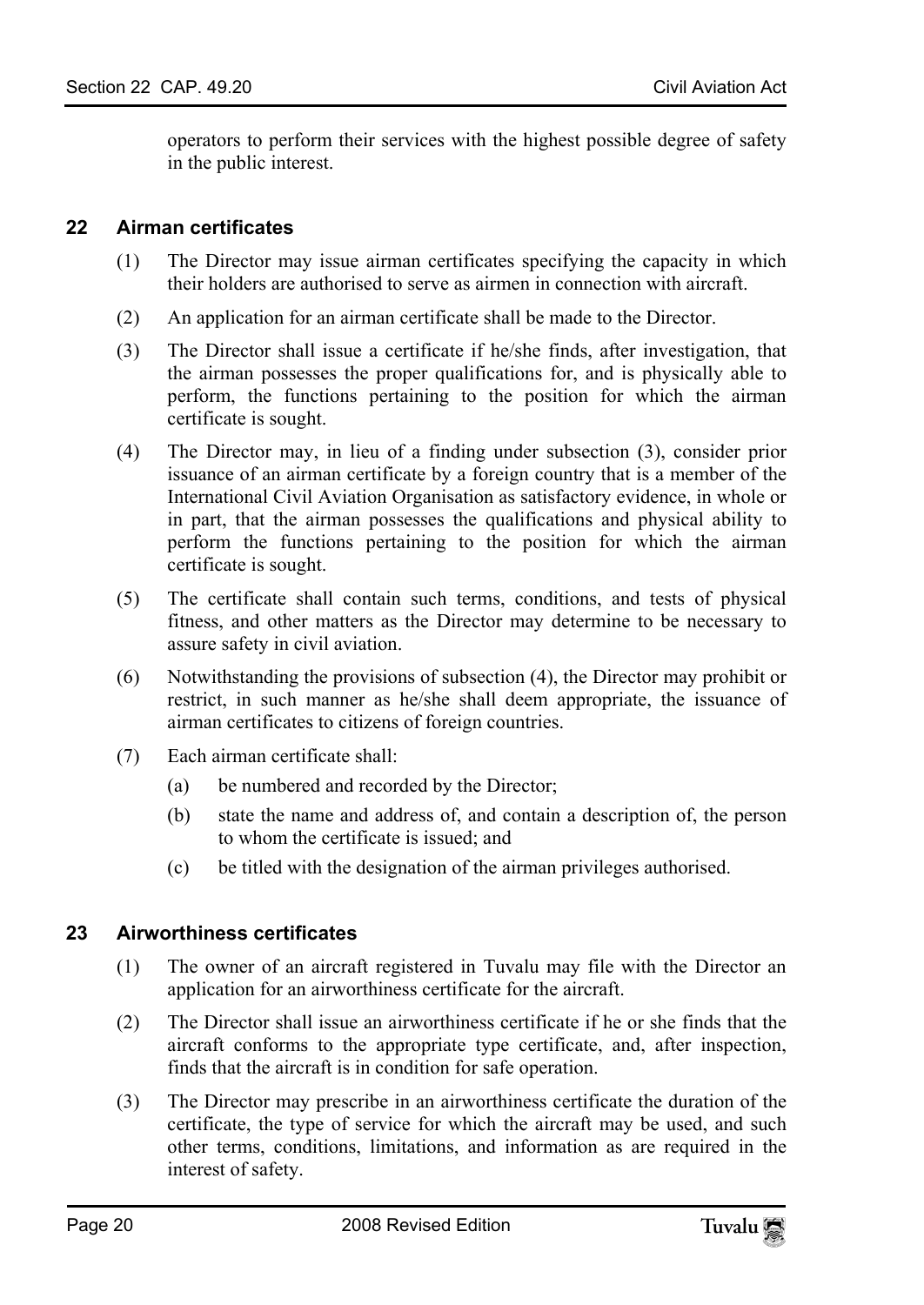- (4) The Director shall record every airworthiness certificate issued under this section.
- <span id="page-20-0"></span>(5) The Director may prescribe the terms under which additional airworthiness approvals for the purposes of modification may be issued.

#### **24 Air operator certificate**

- (1) The Director may issue an air operator certificate and establish minimum safety standards for the operation of the air operator to whom a certificate is issued.
- (2) A person who desires to operate as an air operator and who is a citizen of Tuvalu may file with the Director an application for an air operator certificate.
- <span id="page-20-1"></span>(3) The Director shall issue an air operator certificated if he/she finds, after thorough investigation, that the applicant is properly and adequately equipped and has demonstrated the ability to conduct a safe operation in accordance with the requirements of this Act and the rules, regulations, and standards prescribed under it.

# **25 Training**

The Director may:

- (a) conduct one or more schools for the purpose of training employees of his or her office in those subjects necessary for the proper performance of all authorised functions of the Civil Aviation Office;
- <span id="page-20-2"></span>(b) authorise attendance at courses given in schools by foreign governments or aeronautical institutions;
- (c) The Director may, where appropriate, require payment of appropriate consideration to offset the costs of training provided.

# **26 Form of applications**

<span id="page-20-3"></span>An application for a certificate issued under this Act shall be in such form, contain such information, and be filed and served in such manner as the Director may prescribe and shall be under oath or affirmation whenever the Director so requires.

# **27 Amendment, modification, suspension, and revocation of certificates**

(1) The Director may, from time to time, for any reason, re-inspect or re-examine any civil aircraft, aircraft engine, propeller, appliance air operator, school, or repair station, or any civil airman who holds a certificate issued under this Part.

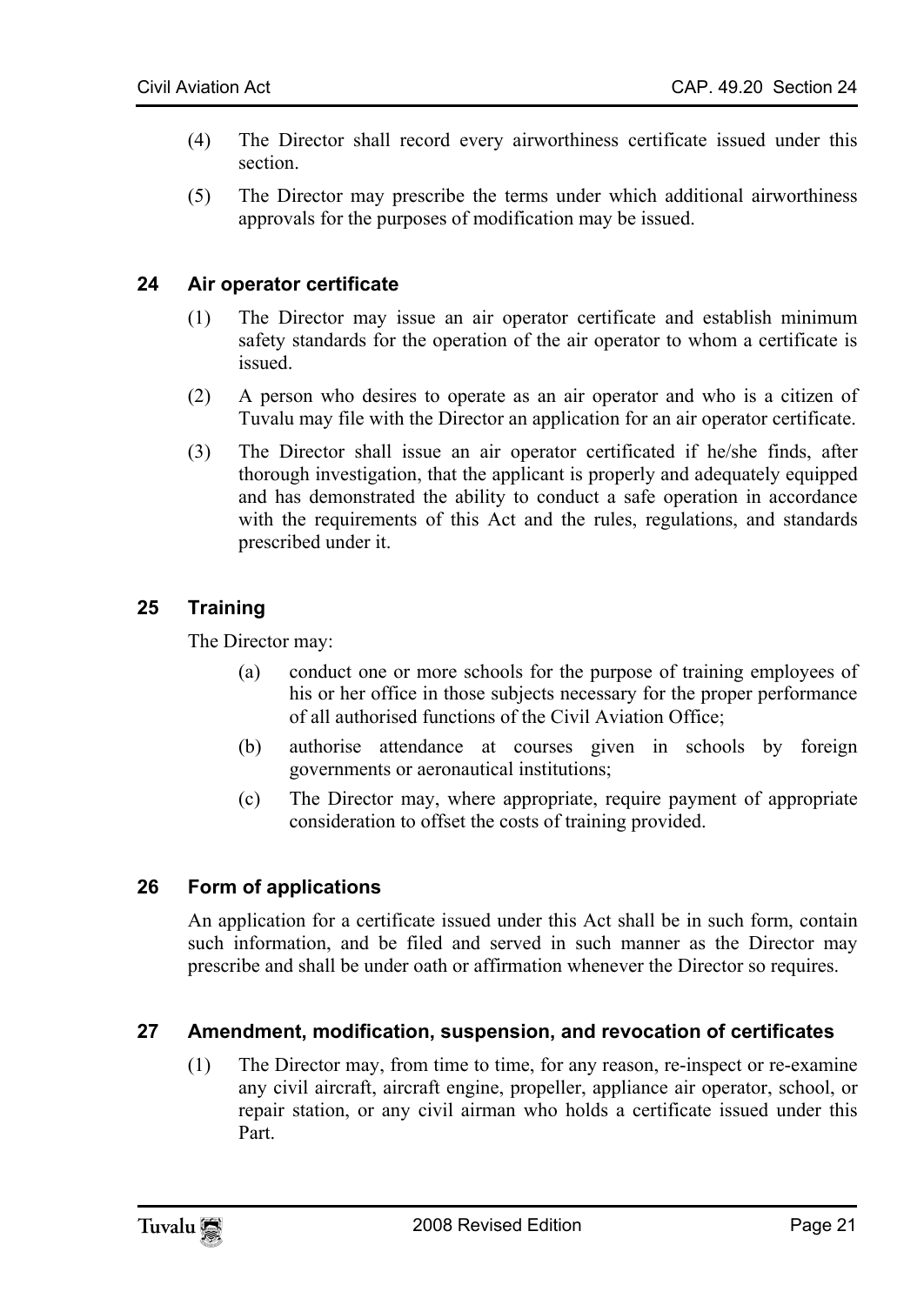- (2) If, as a result of a re-inspection or re-examination, or if, as a result of any other investigation made by the Director, the Director determines that safety in civil aviation or commercial air transport or the public interest requires, he/she may issue an order amending, modifying, suspending, or revoking, in whole or in part, any airworthiness certificate, airman certificate, air operator certificate, or certificate for any airport, school or approved maintenance organization issued under this Act.
- (3) The Director shall, prior to amending, modifying, suspending, or revoking a certificate, advise its holder as to any charge or reason relied on by the Director for the proposed action and, except in an emergency, shall provide the holder an opportunity to answer any charge and be heard as to why the certificate should not be amended, modified, suspended or revoked.
- (4) A person whose certificate is affected by the an order of the Director under this section may appeal against the Director's order to the Minister, and the Director shall be made a party to the proceedings.
- <span id="page-21-0"></span>(5) The filing of an appeal with the Minister shall stay the effectiveness of the Director's order unless the Director advises the Minister that an emergency exists and safety in civil aviation requires the immediate effectiveness of the order, in which case the Minister may order that the Director's order shall remain effective pending judicial review.

# **28 Airports and air navigation facilities safety standards**

- (1) The Director may prescribe and revise, from time to time, as necessary minimum safety standards for the operation of air navigation facilities located in Tuvalu.
- (2) A holder of an airman certificate shall observe and comply with the authority and limitations of that certificate, the requirements of this Act and the regulations, directives and orders issued under this Act.
- (3) A person performing functions in civil aviation shall observe and comply with the requirements of this Act and the orders, rules, and regulations issued under this Act relating to their tasks.
- <span id="page-21-1"></span>(4) A person who offers or accepts shipment, cargo, or baggage for commercial air transport, whether originating or arriving in international flights to or from Tuvalu, or for flights within Tuvalu, shall offer or accept the shipment, cargo, or baggage in accordance with the provisions of Annex 18 to the Chicago Convention and the International Civil Aviation Organisation Technical Instructions for the Safe Transport of Dangerous Goods by Air.

#### **29 Inspection of aircraft**

(1) The Director shall have the power and duty to: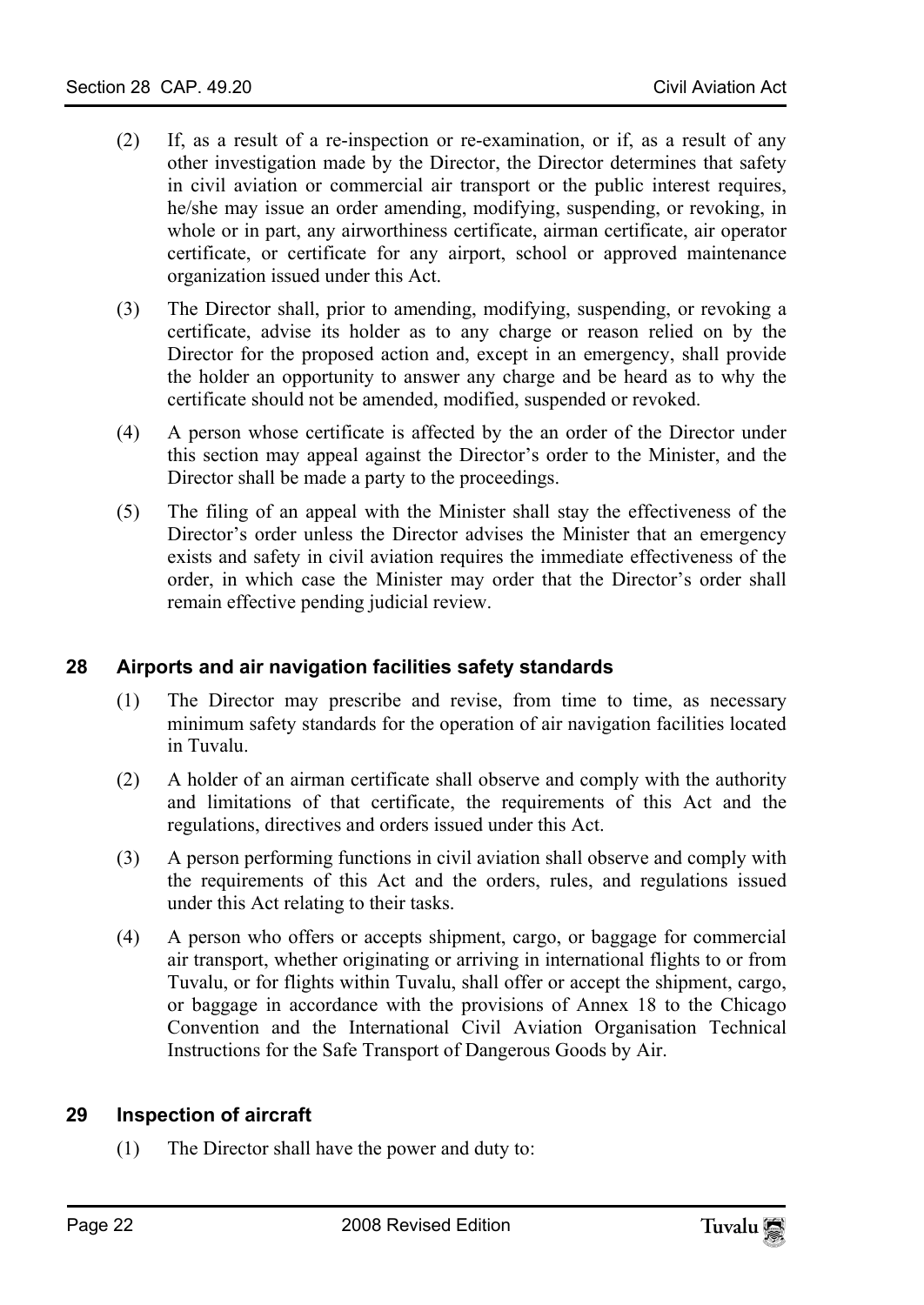- (a) make such inspections of aircraft, aircraft engines, propellers, and appliances used by any operator of civil aircraft as may be necessary to determine that the operators are maintaining them in safe condition for the operation in which they are used; and
- (b) advise each operator in the inspection and maintenance of the aircraft, aircraft engines problems and appliance.
- (2) When the Director finds that any aircraft, aircraft engine, propeller, or appliance, used or intended to be used by an operator in civil aviation, is not in a condition for safe operation, the Director shall notify the operator.
- <span id="page-22-0"></span>(3) The aircraft, aircraft engine, propeller, or appliance to which subsection (2) applies shall not be used in civil aviation or in such manner as to endanger civil aviation, unless and until found by the Director to be in a condition for safe operation.

# **30 Prohibitions**

- (1) A person shall not:
	- (a) operate in civil aviation, a civil aircraft for which there is not currently in effect an airworthiness certificate, or in violation of any terms or conditions of the certificate;
	- (b) serve in any capacity as an airman in connection with any civil aircraft, aircraft engine, propeller, or appliance used or intended for use in civil aviation without an airman certificate authorising that person to serve in the capacity, or in violation of any term, condition, or limitation of the certificate, or in violation of any order, rule or regulation issued under this Act;
	- (c) employ for service, in connection with a civil aircraft used in civil aviation, an airman who does not have an airman certificate authorising him/her to serve in the capacity for which the person is employed;
	- (d) operate as an air operator without an air operator certificate, or in violation of any term or condition of the certificate issued by the Director under this Act;
	- (e) operate aircraft in civil aviation in violation of any rule, regulation, or certificate issued by the Director under this Act; and
	- (f) while holding a certificate issued to a school or repair station as provided in this Act, violate any term, condition, or limitation thereof, or violate any order, rule, or regulation made under this Act relating to the holder of such certificate.
- (2) The Director may on such terms and conditions as he/she may determine as being in the public interest, exempt a foreign aircraft and airmen serving on the aircraft from subsection (1), but exemption from observing air traffic regulations shall not be granted.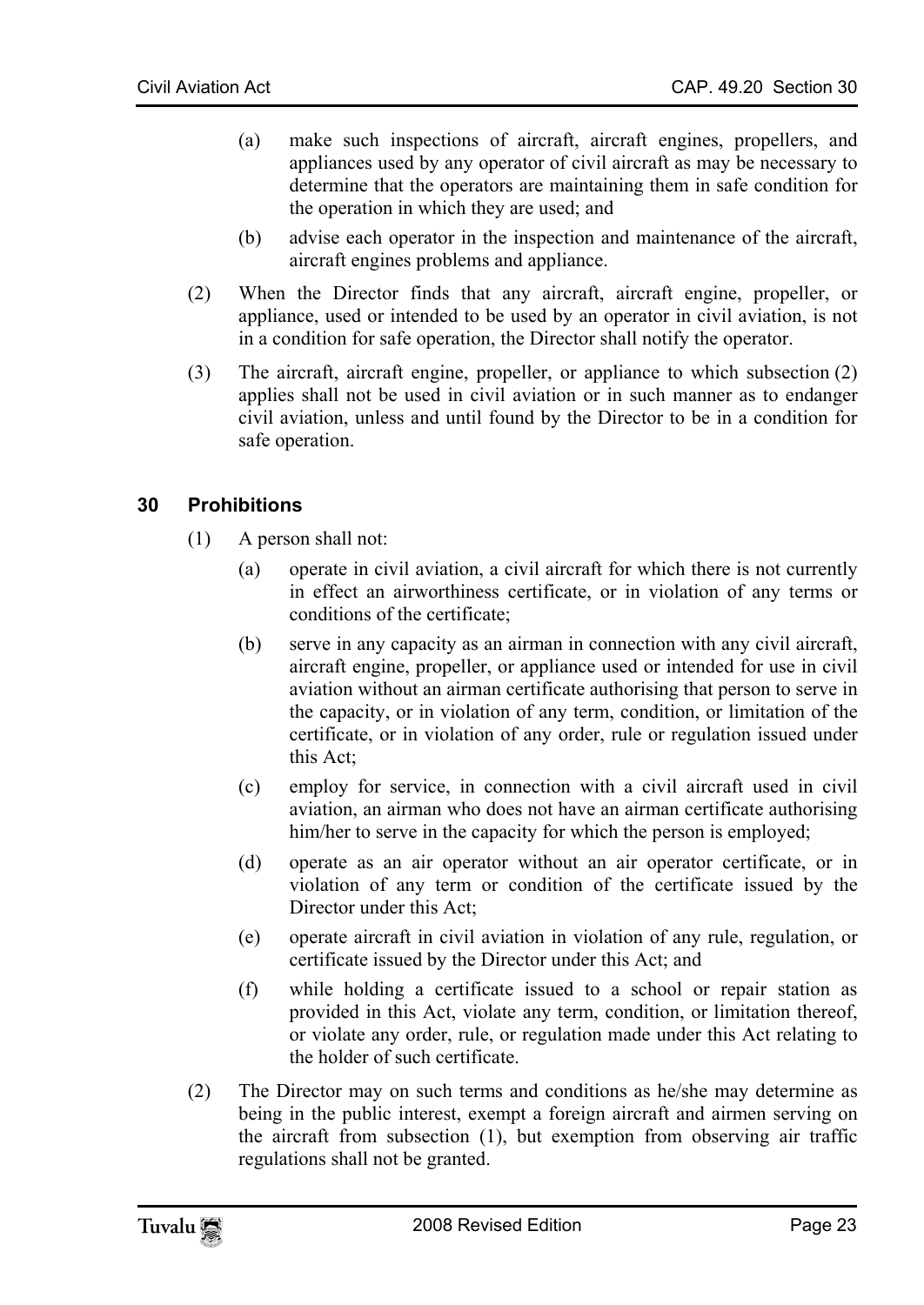#### <span id="page-23-0"></span>**31 Provision of Information**

- (1) The Director may, by notice in writing served in the prescribed manner on a person who:
	- (a) holds a licence or certificate issued by the Director under this Act or regulations made under this Act;
	- (b) receives approval from him or her under any regulation made under this Act;
	- (c) receives approval from him/her under any regulation made under this Act.
	- (d) is in Tuvalu and has, at any time during the period of two years ending with the date of service of the notice, held himself/herself out as one who may, as a principal or otherwise, enter into a contract to make available accommodation for the carriage of persons or cargo on flights in any apart of the world in an aircraft of which he or she is not the operator; or
	- (e) carries on business in Tuvalu as a manufacture of aircraft or engine or other equipment for an aircraft or as an insurer of aircraft,

require that person to furnish to the Director in such form and at such times as may be specified in the notice, any of the information referred to in subsection (2) as may be so specified.

- (2) The information that may be required under subsection (1) are, in the case of:
	- (a) a holder or recipient as is mentioned in subsection (1) (a) or (b), other than the holder of an aerodrome certificate, information:
		- (i) which relates to his or her past, present or future activities as the holder or recipient of the licence, certificate or approval in question,
		- (ii) which relates to his or her past activities as the holder or recipient of any similar licence, certificate or approval, or
		- (iii) of a kind which the Director considers he or she requires for the purpose of reviewing the licence, certificate or approval in question;
	- (b) a person as is mentioned in subsection  $(1)(c)$ , information which relates to his or her past, present or future activities in Tuvalu connected with making available the accommodation so mentioned; and
	- (c) a person as is mentioned in subsection  $(1)(d)$  or the holder of an aerodrome licence, information:
	- (d)
- (i) as to the number of aircraft and passengers and the quantity of cargo passing and expected to pass through the relevant aerodrome, or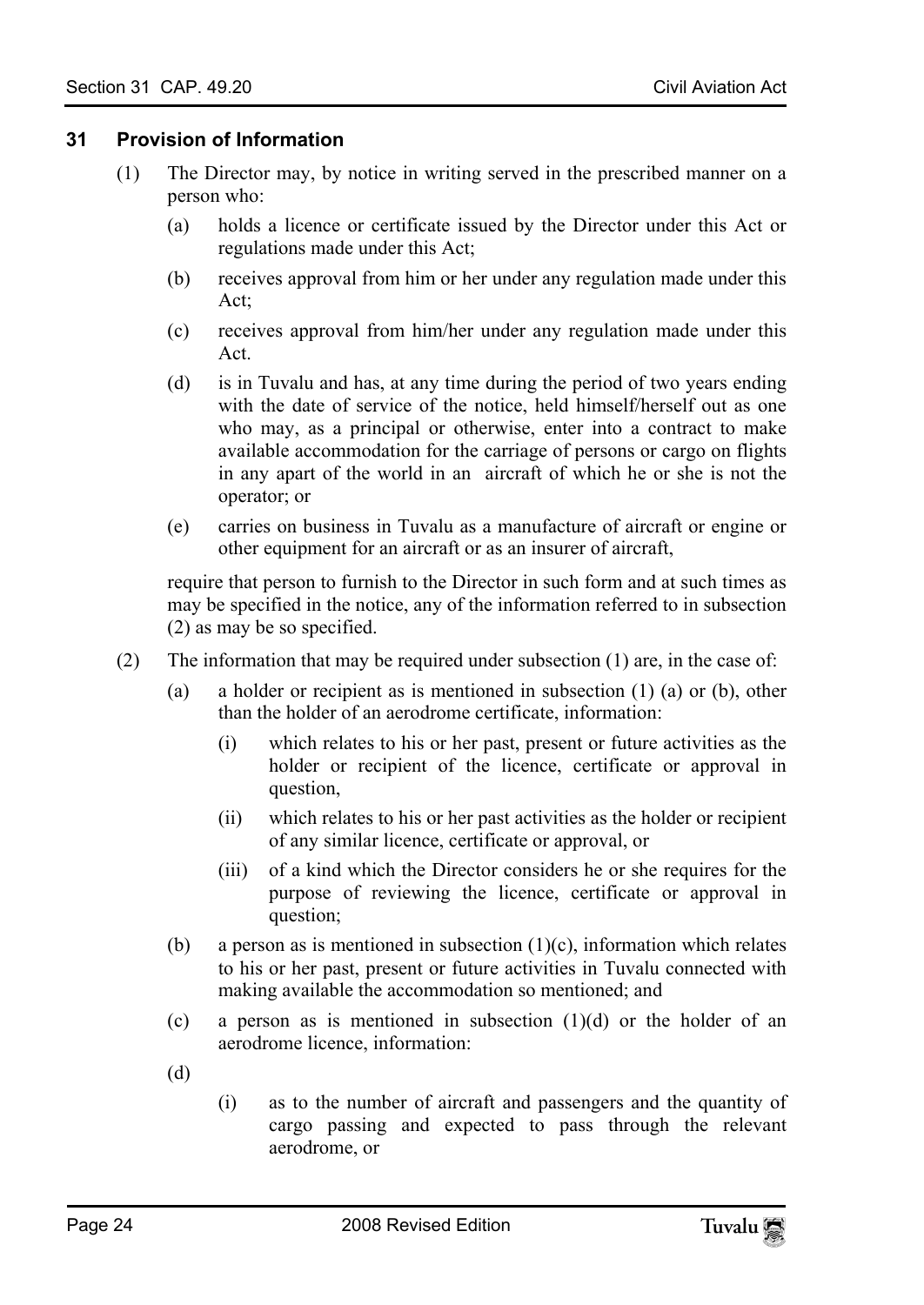- (ii) of a kind which the Director considers that he or she requires for the purpose of performing any of his or her functions.
- (3) Without prejudice to the generality of subsection (1), the information relating to the activities of the holder of an air service licence issued under this Act which the Director may require the holder to furnish under that section includes particulars of any contract or arrangement:
	- (a) to which the holder is or was at any time a party and, if he/she is not or was not then an operator of an aircraft registered in Tuvalu or an associated State which the operator is or was then a party, and
	- (b) which constitutes or relates to an agreement or understanding between operators of aircraft or between operators of aircraft and other persons with respect to any of the following matters:
		- (i) the provision of flights or of accommodation in aircraft,
		- (ii) the sharing or transfer of revenue from flights on particular routes,
		- (iii) the sale by a party for the contract or arrangement of tickets for flights in aircraft operated by another party to the contract or arrangement, or
		- (iv) making available by a party to the contract or arrangement of staff, equipment or other facilities for use by the other party to the contract or arrangement.
- (4) The Minister may make regulations requiring a person of any description specified in subsection (1) to furnish the Director, in such form and at such times as may be prescribed, with such information as may be prescribed, being information relating to civil aviation which the Director considers necessary:
	- (a) for the purpose of performing any of his/her functions; or
	- (b) to facilitate the performance of any of his/her functions.
- (5) A person required to furnish information under this section who fails to comply with the requirement, or in purported compliance with the requirement, knowingly or recklessly furnishes information which is false in a material particular, commits an offence and is liable on conviction to a fine of twenty thousand dollars or imprisonment for a term not exceeding two years, or to both fine and imprisonment.
- (6) If the requirement was made by virtue of subsection  $(2)(a)$ , the Director may, whether or not any proceeding in respect of the requirement has been brought in pursuance subsection (5), revoke a licence, certificate or an approval which was issued or given by the Director and to which the requirement is related.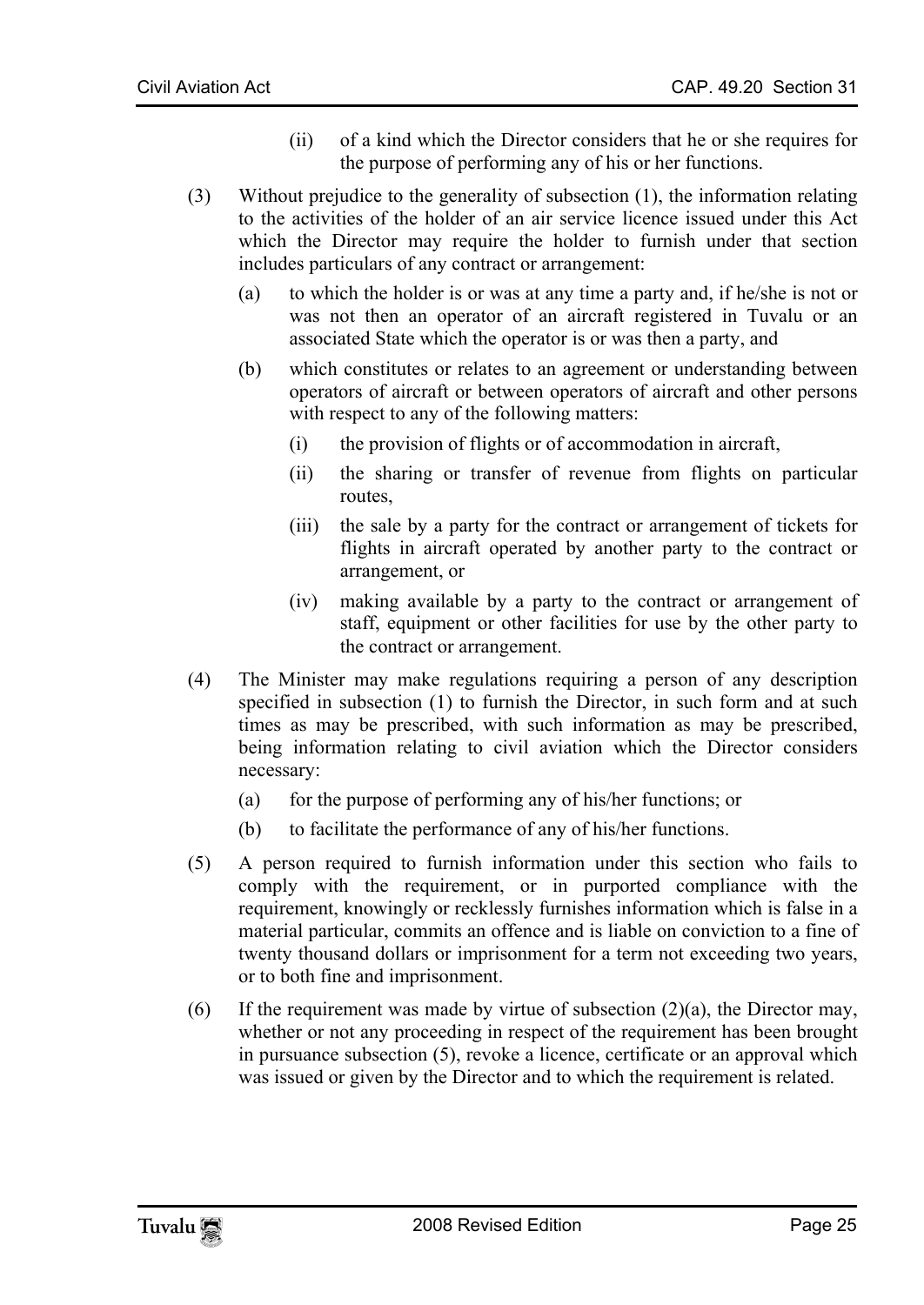# <span id="page-25-1"></span><span id="page-25-0"></span>**PART VI - AIR OPERATOR ECONOMIC REGULATION**

#### **32 Certificate of public convenience and necessity**

<span id="page-25-2"></span>No air operator shall engage in any commercial air transport unless there is in force an air service licence issued by the Minister authorising the air operator to engage in air transportation.

# **33 Application for an issuance of air service licence**

- (1) An application for an air service licence shall be made in writing to the Minister through the Director and shall be in such form and contain such information as the Director shall by regulation require.
- (2) The Minister may issue an air service licence to the applicant only if the applicant:
	- (a) complies with regulations and orders of the Director, including the filing of an insurance policy or self-insurance plan approved by the Director, sufficient to pay, not more than the amount of the insurance, for bodily injury to, or death of, an individual or for loss of, or damage to, property of others, resulting from the operation or maintenance of the aircraft under the certificate; and
	- (b) is found to be fit, willing, and able to perform properly the transportation covered by the application and to comply with the provisions of this Act and the rules, regulations, and requirements of the Director under this Act.
- <span id="page-25-3"></span>(3) The provision of subsection (2) are continuing requirements for an air operator with respect to the air transportation authorised by the Minister and the licence shall not remain in effect unless the air operator complies with those requirements.

#### **34 Terms and conditions of licence**

- (1) A licence issued under this Part shall specify the terminal points and intermediate points, if any, between which the air operator is authorised to engage in commercial air transport and the service to be rendered.
- (2) There shall be attached to the statement of the privileges granted by the licence, or any amendment to it, such reasonable terms, conditions, and limitations as the public interest may require.
- (3) A licence issued under this section to engage in international commercial air transport on a scheduled, non-scheduled or charter basis shall designate the terminal and intermediate points only insofar as the Minister shall deem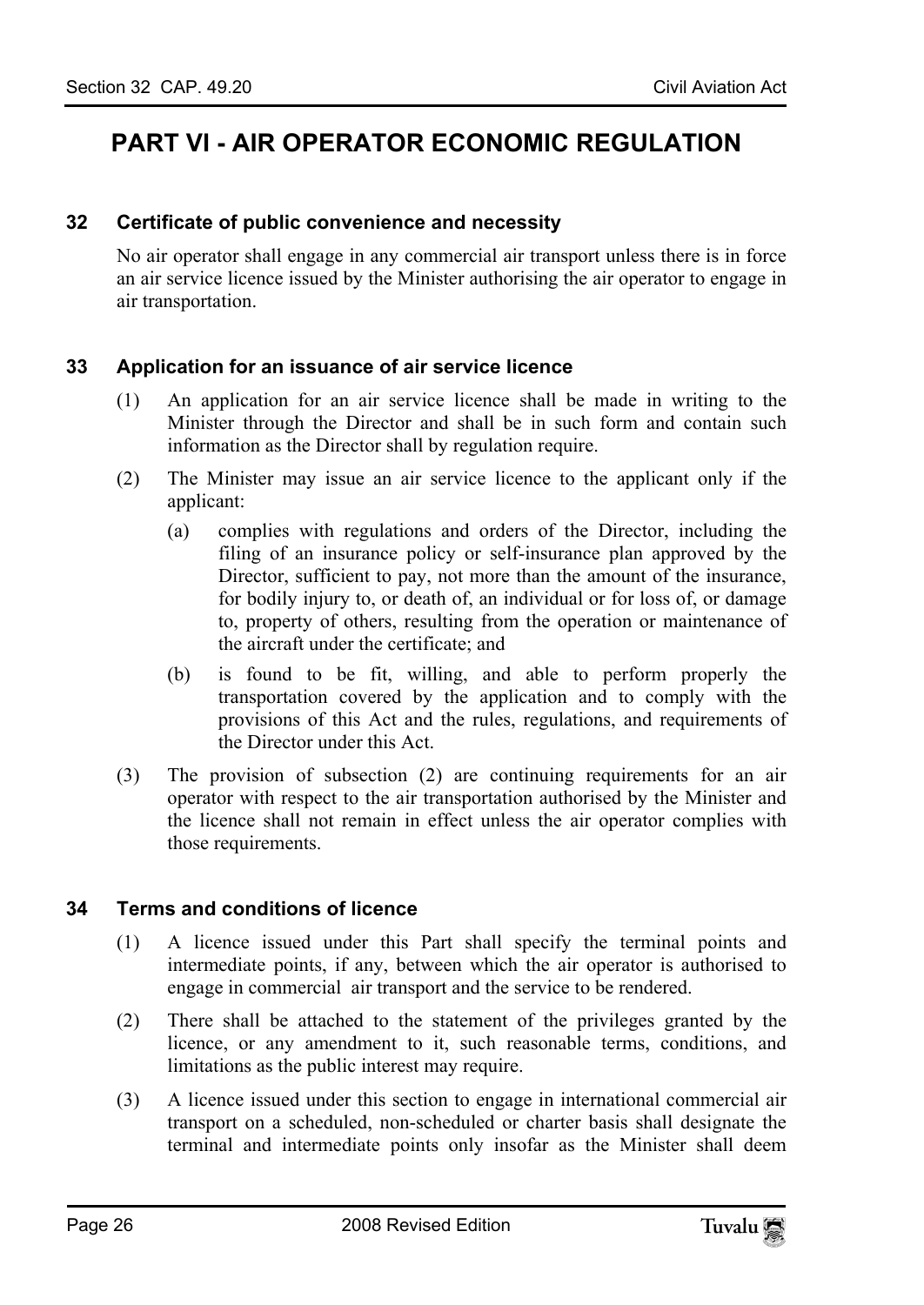<span id="page-26-0"></span>practicable, and otherwise shall designate only the general route or routes to be followed.

#### **35 Foreign air operators to be licensed**

- (1) No foreign air operator shall engage in commercial air transport within Tuvalu unless there is in force an air service licence issued by the Minister empowered to authorise a foreign carrier to engage in such transportation.
- (2) An Application for a licence shall be made in writing to the Minister through the Director and shall be in such form and contain such information as the Director shall require.
- (3) The Minister shall issue a licence if he/she finds that:
	- (a) the applicant is fit, willing, and able properly to perform international commercial air transport and to conform to the provisions of this Act and the rules, regulations, and requirements of the Director made pursuant to the Act;
	- (b) the applicant is qualified, and has been designated by his/her government, to perform international commercial air transport under the terms of an agreement with Tuvalu; or
	- (c) the transportation will be in the public interest; and
	- (d) complies with regulations and orders of the Minister governing the filing of an insurance policy or self-insurance plan approved by the Minister which is sufficient to pay, not more than the amount of the insurance, for bodily injury to, or death of, an individual or for loss of, or damage to, property of others, resulting from the operation or maintenance of the aircraft under the licence.
- <span id="page-26-1"></span>(4) The provisions of subsection  $(3)(d)$  are continuing requirements for an air operator with respect to the transportation authorised by the Minister and the licence shall not remain in effect unless the foreign operator complies with the requirements.

#### **36 Power of the Minister to modify, suspend or revoke licence**

- (1) The Minister may alter, amend, modify or suspend any licence, in whole or part, for failure to comply with any provision of this Act or any order, rule, or regulation issued under it or any term, condition, or limitation of the licence.
- (2) A person who is interested in a licence may file with the Minister a protest or memorandum in support of or in opposition to the alteration, amendment, modification, suspension, or revocation of a licence issued pursuant to this Part.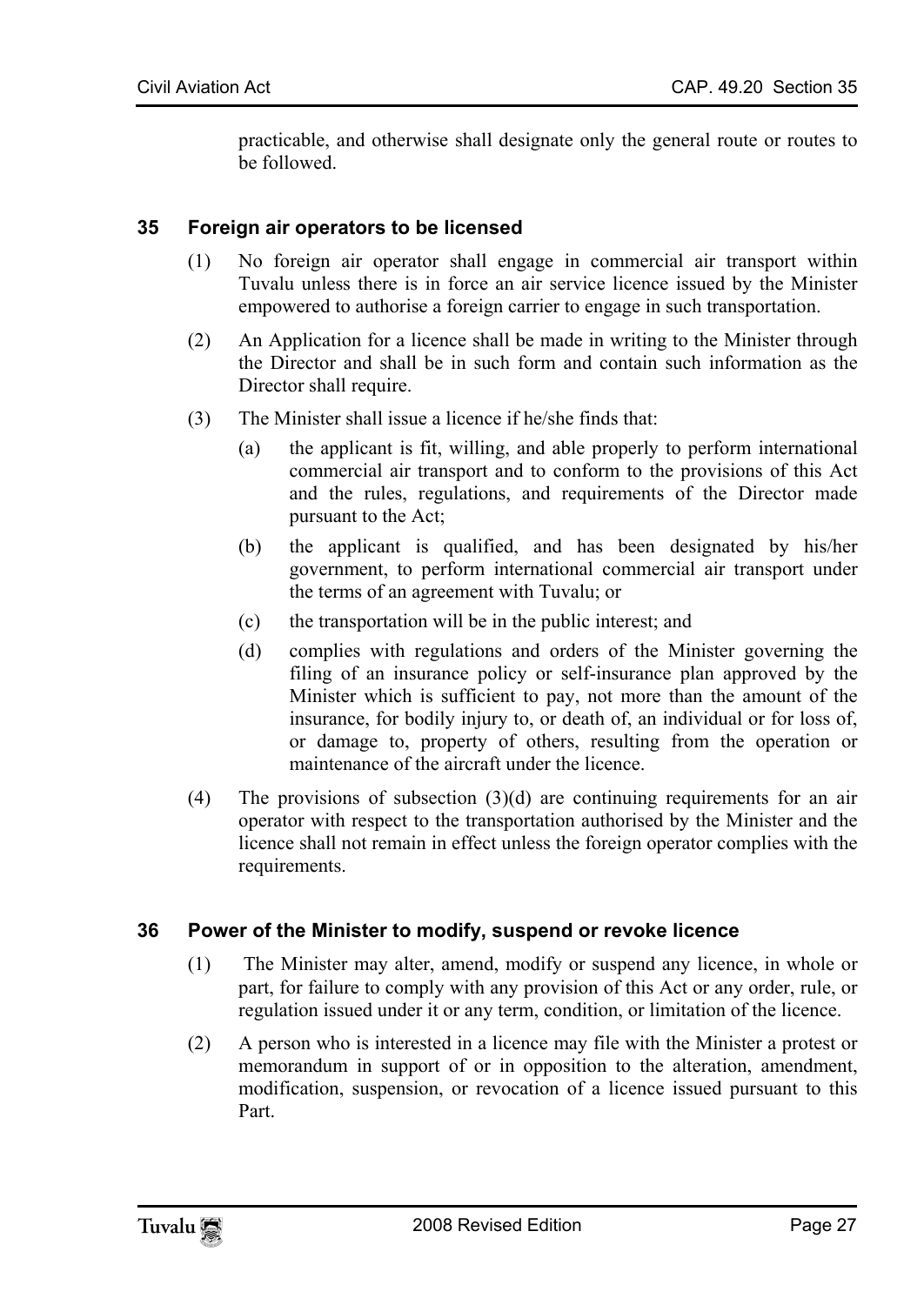# <span id="page-27-1"></span><span id="page-27-0"></span>**PART VII - AIRCRAFT PIRACY, OFFENCES ON BOARD, AND OTHER OFFENCES**

# **37 Aircraft piracy**

Any person who commits or attempts to commit the offence of aircraft piracy is liable on conviction to:

- <span id="page-27-2"></span>(a) imprisonment for a term of fourteen years; and
- (b) if the death of another person results from the commission or attempted commission of the offence, to imprisonment for life.

# **38 Offences against crew, passengers and unlawful acts aboard aircraft**

Any person who, while on aboard a civil aircraft does any of the following acts, commits an offence:

- (a) assaults, intimidates or threatens a crew member, whether physically or verbally, if the assault, intimidation or threat interferes with the performance of the functions of the crew member or lessens the ability of the crew member to perform those functions; or
- (b) refuses to follow a lawful instruction given by the aircraft commander, or on behalf of the aircraft commander, by a crew member, for the purpose of ensuring the safety of the aircraft or of any person or property on board the aircraft, or for the purpose of maintaining good order and discipline on board the aircraft.
- (2) A person who while on board a civil aircraft applies any physical violence against a person or sexually assaults a person or molests a child commits an offence.
- (3) A person who while on board a civil aircraft:
	- (a) assaults, intimidates or threatens another person, whether physically or verbally;
	- (b) intentionally causes damage to, or destruction of property; or
	- (c) consumes alcoholic beverages or drugs resulting in intoxication,

commits an offence if his/her action is likely to endanger the safety of the aircraft or of any person on board or if the act jeopardizes the good order and discipline on board the aircraft.

(4) A person who commits an offence under this section is liable on conviction to a fine not exceeding ten thousand dollars or imprisonment for a term not exceeding five years or to both the fine and imprisonment, and if he/she uses a deadly or dangerous weapon in the commission of the offence, to imprisonment for a term of fourteen years.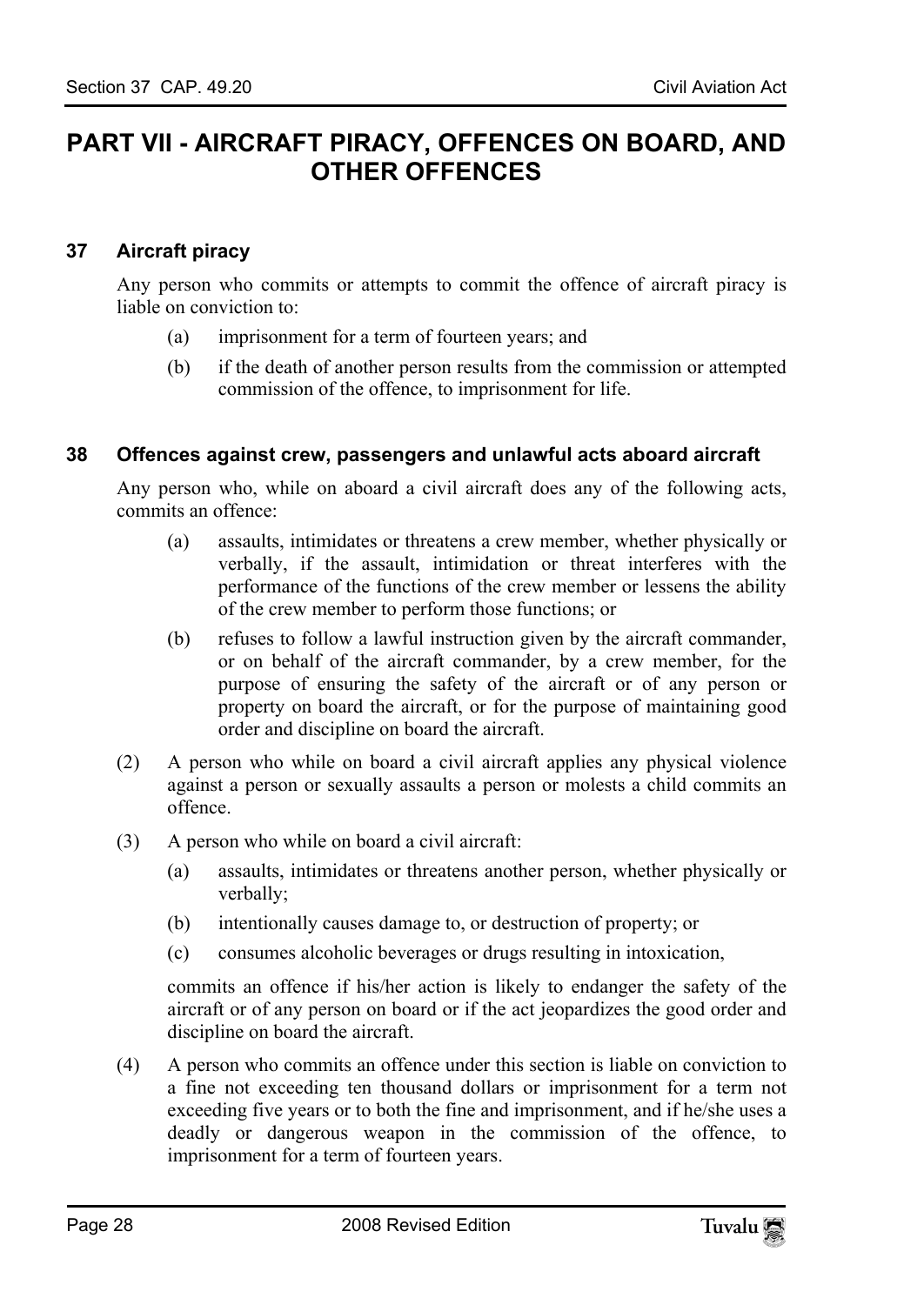#### <span id="page-28-0"></span>**39 Other offences committed on board a civil aircraft**

A person who, while on board a civil aircraft:

- (a) smokes in a lavatory, or smokes elsewhere in a manner likely to endanger the safety of the aircraft;
- (b) tampers with a smoke detector or any other safety-related device on board the aircraft; or
- <span id="page-28-1"></span>(c) operates a portable electronic device when such act is prohibited,

commits an offence and is liable on conviction to a fine not exceeding ten thousand dollars or imprisonment for a term not exceeding five years or to both the fine and imprisonment.

#### **40 Weapon and explosive violations**

- (1) A person who, while on board, or while attempting to board, an aircraft in, or intended for operation in commercial air transport:
	- (a) has on or about his/her person or property a concealed deadly or dangerous weapon, which is, or would be accessible to the person in flight; or
	- (b) has on or about his/her person, or has placed, attempted to place, or attempted to have placed aboard the aircraft any bomb or similar explosive or incendiary device,

commits an offence and is liable on conviction to a fine not exceeding fifty thousand dollars or imprisonment for a term not exceeding five years, or to both the fine and imprisonment.

- (2) A person who wilfully and without regard for the safety of human life, or with reckless disregard for the safety of human life, does an act prohibited by subsection (1) commits an offence and is liable on conviction to a fine not exceeding one hundred thousand dollars or imprisonment for a term not exceeding ten years, or to both the fine and imprisonment.
- (3) This section does not apply to:
	- (a) law enforcement officers of Tuvalu or of another State as agreed by Tuvalu, who are authorised or required within their official capacities to carry arms;
	- (b) persons who may be authorised by the Director to carry deadly or dangerous weapons in commercial air transport; or persons transporting weapons contained in baggage which is not accessible to passengers in flight if the presence of the weapons has been declared to the air operator.

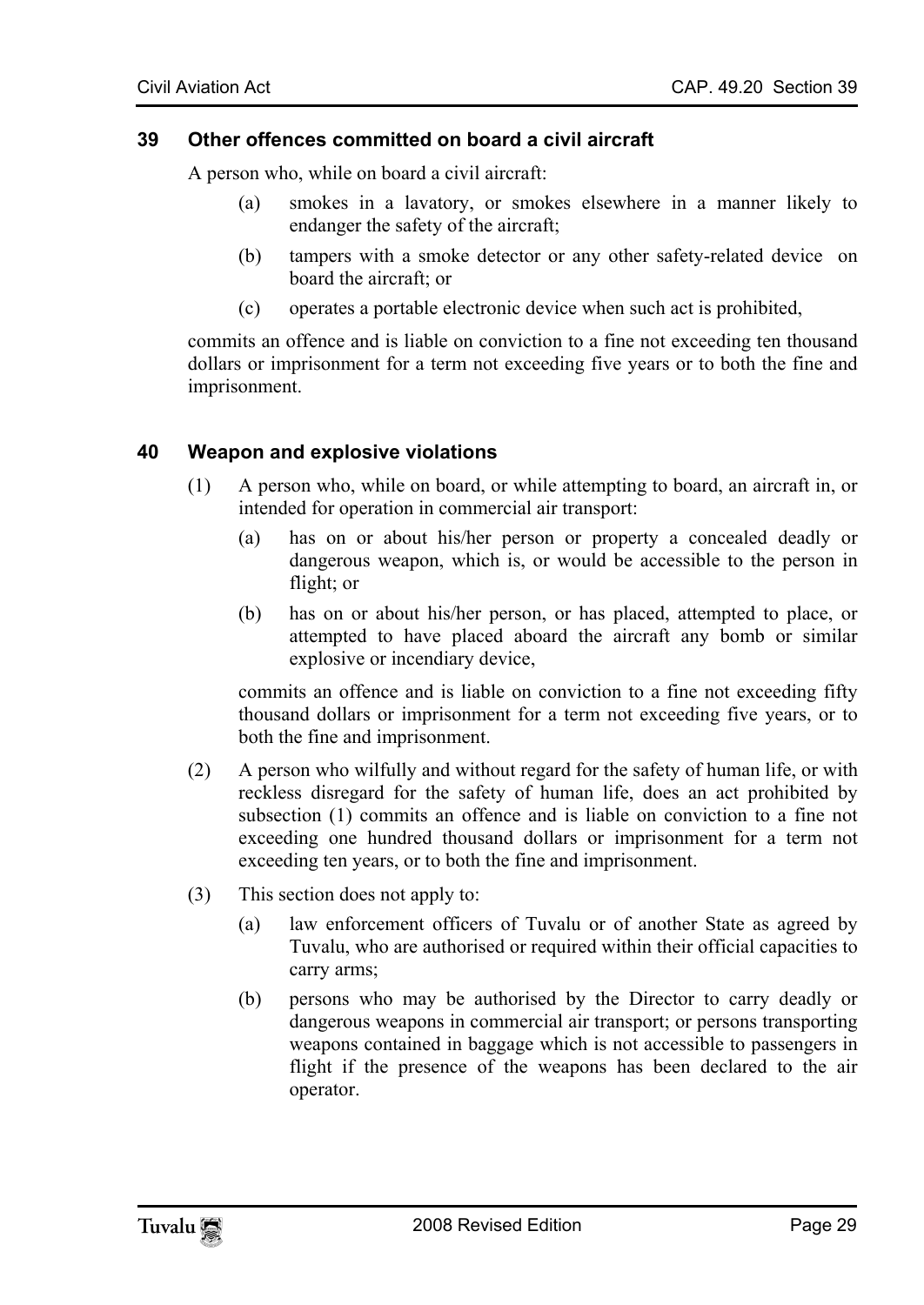### **41 Interference with safe operation of aircraft**

<span id="page-29-1"></span><span id="page-29-0"></span>A person who wilfully and with reckless disregard for the safety of human life interferes or attempts to interfere with the safe operation of an aircraft in, or intended for operation in Tuvalu, commits an offence and is liable on conviction to a fine not exceeding ten thousand dollars or imprisonment for a term not exceeding five years, or to both the fine and imprisonment.

# **42 Jurisdiction**

- (1) The jurisdiction of Tuvalu shall extend to any offence under sections 37, 38, 39 and 40 if the act constituting the offence took place on board:
	- (a) on any aircraft registered in Tuvalu;
	- (b) any civil aircraft leased with or without crew to an operator whose principal place of business is in Tuvalu or, if the operator does not have a principal place of business, whose permanent address is in Tuvalu; or
	- (c) any civil aircraft in flight outside Tuvalu; or
	- (d) any other civil aircraft in flight outside Tuvalu, if
		- (i) the next landing of the aircraft is in Tuvalu; or
		- (ii) the aircraft commander has delivered the suspected offender to the competent authorities of Tuvalu, with the request that the authorities prosecute the suspected offender and with the affirmation that no similar request has been or will be made by the commander or the operator to any other state.
- <span id="page-29-2"></span>(2) The term "in flight" as used in this section means the period from the moment when the power is applied for the purpose of take-off until the moment when the landing runs end.

#### **43 Dangerous goods**

- (1) A person who wilfully, with the knowledge of this Act:
	- (a) delivers or causes to be delivered to an air operator for commercial transport; or
	- (b) recklessly causes the transportation in commercial air transport of shipment of cargo or other property in violation of Annex 18 to the Chicago Convention and International Civil Aviation Organisation Technical Instruction for the Safe Transport of Dangerous Goods by Air,

commits an offence.

(2) A person who commits an offence under subsection (1) is liable on conviction to a fine not exceeding ten thousand dollars or imprisonment for a term not exceeding five years or to both fine and imprisonment.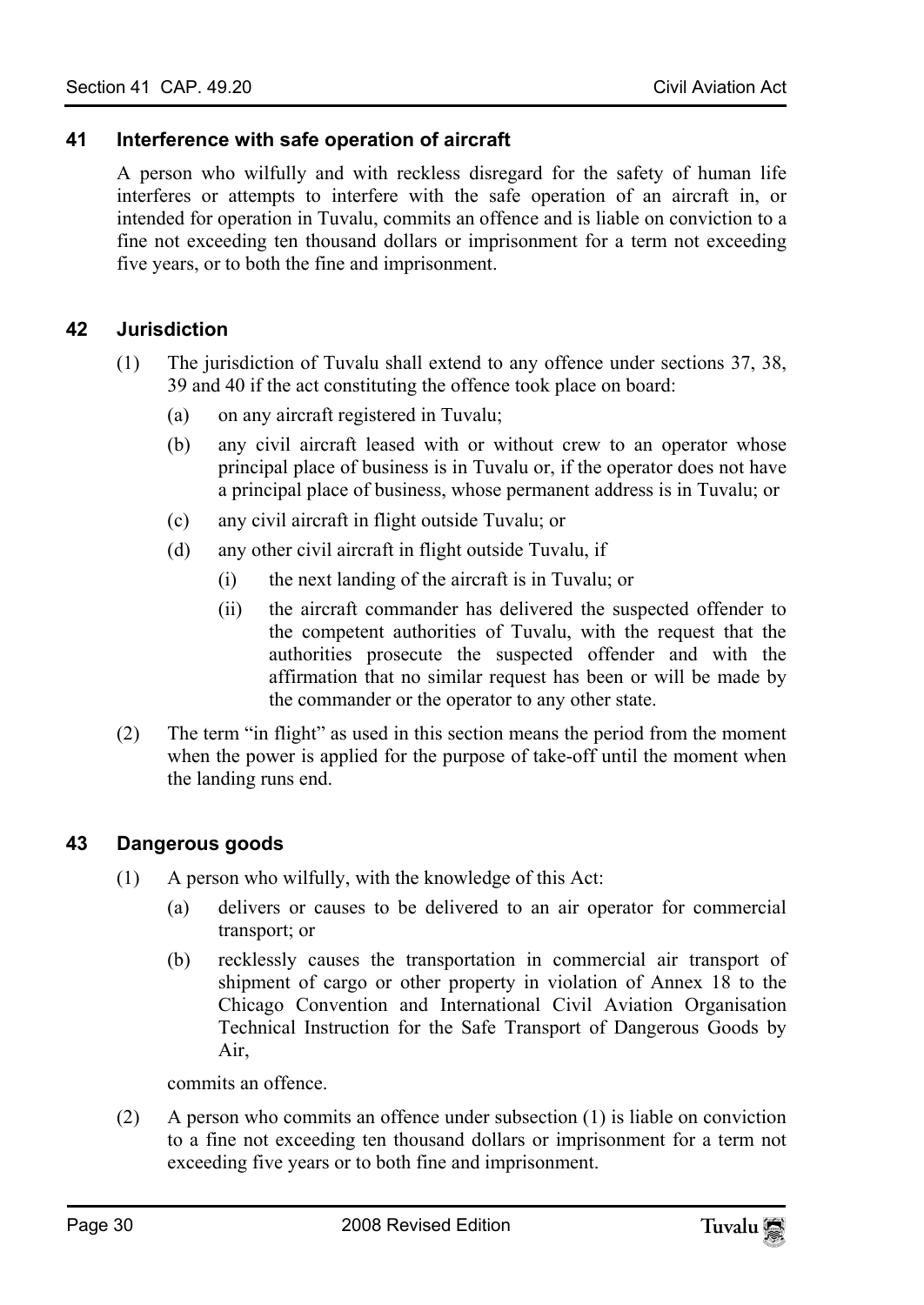# **44 False information**

- <span id="page-30-0"></span>(1) A person who imparts or conveys or causes to be imparted or conveyed false information, knowing the information to be false, concerning an attempt or alleged attempt being made or to be made to do an act which is an offence under section 37, 38, 39 or 40 commits an offence and is liable on conviction to a fine not exceeding ten thousand dollars or imprisonment for a term not exceeding five years or to both the fine and imprisonment.
- <span id="page-30-1"></span>(2) A person who wilfully and maliciously, or with reckless disregard for the safety of human life, imparts or conveys or causes to be imparted or conveyed false information, knowing the information to be false, concerning an attempt or alleged attempt being made or to be made, to do any act which is an offence under section 37, 38, 39 or 40, commits an offence and is liable on conviction to a fine not exceeding one hundred thousand dollars or imprisonment for a term not exceeding ten years, or to both the fine and imprisonment.

# **45 Tampering with aircraft involved in accident**

<span id="page-30-2"></span>A person who knowingly and without authority removes, [co](#page-36-1)nceals, or withholds any part of a civil aircraft involved in an accident, or any property which was aboard the aircraft at the time of the accident, commits an offence and is liable on conviction to a fine not less than hundred dollars or imprisonment for a term not exceeding five years or to both the fine and imprisonment. **<sup>2</sup>**

# **46 Violations of the Act**

- (1) A person, other than a person conducting an operation in commercial air transport or international commercial air transport, who violates a provision of this Act or any rule, regulation, or order issued under it shall be liable on conviction to a fine not exceeding ten thousand dollars for each violation, and if the violation is a continuing one, each day of the violation shall constitute a separate offence.
- (2) A person conducting an operation in commercial air transport or international commercial air transport who violates a provision of this Act or any rule, regulation, or order issued under it is liable to a fine not exceeding two hundred thousand dollars for each violation, and if the violation is a continuing one, each day of the violation shall constitute a separate offence.
- (3) If a civil aircraft is involved in a violation and the violation is by the owner or operator of the aircraft, the aircraft shall be subject to a lien for the penalty.
- (4) A person who knowingly and wilfully:
	- (a) forges, counterfeits, alters, or falsely makes any certificate authorised to be issued under this Act, or knowingly uses or attempts to use the certificate; or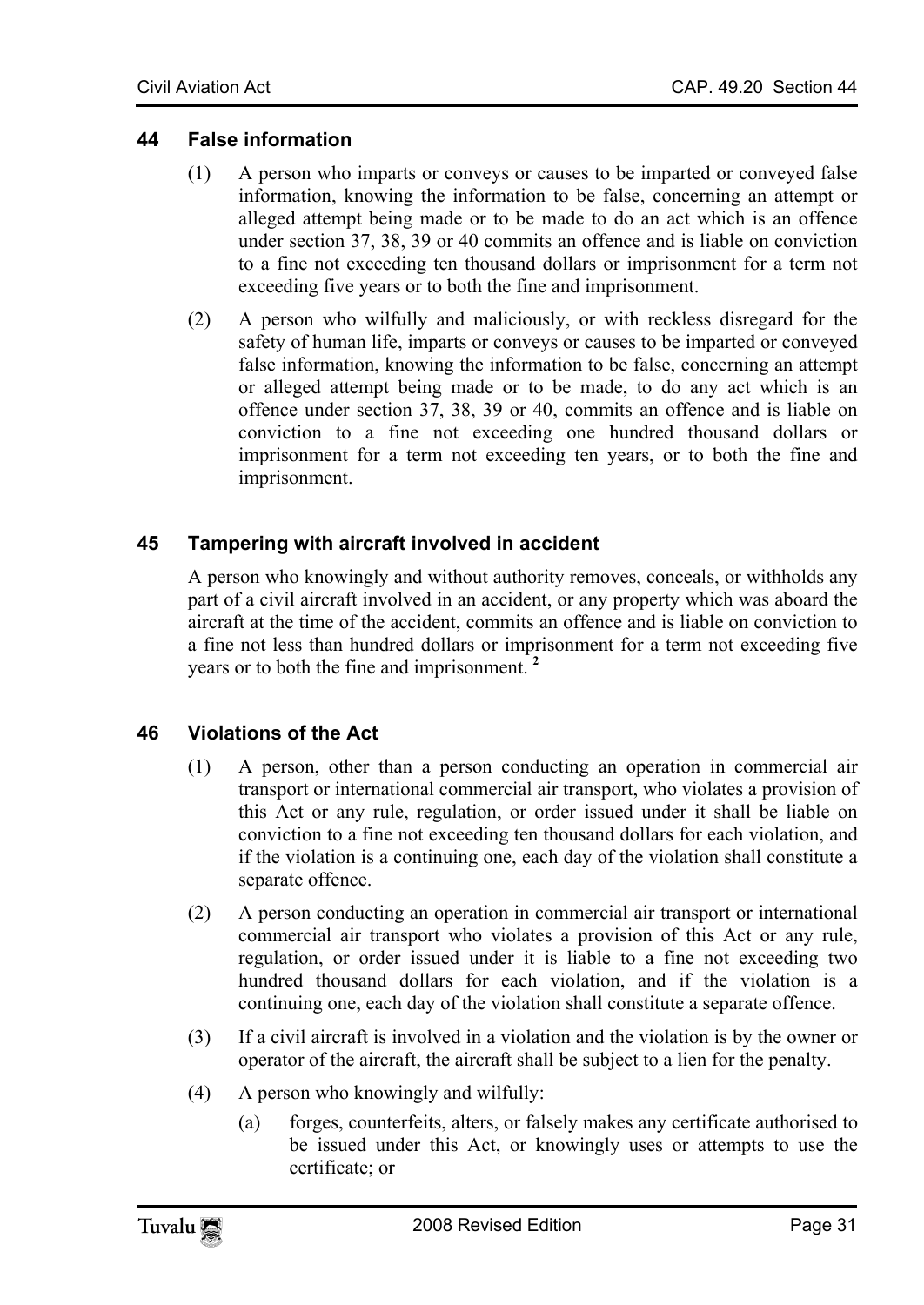(b) displays or causes to be displayed on an aircraft any mark that is false or misleading as to the nationality or registration of the aircraft,

commits an offence and is liable on conviction to a fine not exceeding ten thousand dollars or imprisonment for a term not exceeding five years, or to both the fine and imprisonment.

- (5) A person who:
	- (a) with intent to interfere with air navigation within Tuvalu exhibits within Tuvalu any light, signal, or communication at such place or in such manner that is likely to be mistaken for a true light or signal established pursuant to this Act, or for a true light or signal in connection with an airport or other air navigation facility, or , after due warning by the Director continues to maintain the misleading light or signal; or
	- (b) knowingly removes, extinguishes, or interferes with the operation of any true light or signal,

commits an offence and is liable on conviction to a fine not exceeding ten thousand dollars or imprisonment for a term not exceeding five years, or to both the fine and imprisonment.

- (6) Any air operator, or any officer, agent, employee, or representative of an air operator, who:
	- (a) knowingly and wilfully fails or refuses to make a report to the Director as required by this Act;
	- (b) fails or refuses to keep or preserve any accounts, record, and memorandum in the form and manner prescribed or approved by the Director;
	- (c) mutilates or alters any report, accounts, record, or memorandum; or
	- (d) files any false report, account, record, or memorandum,

commits an offence and is liable on conviction to a fine of not less than five hundred dollars and not exceeding ten thousand dollars or imprisonment for a term not exceeding one year, or to both the fine and imprisonment.

(7) A person who neglects or refuses to attend and testify, or to answer any lawful inquiry, or to produce books, papers, or documents, that he or she has the power to do so in obedience to a subpoena or lawful requirement of the Director, commits an offence and is liable on conviction to a fine not less than five hundred dollars and not exceeding ten thousand dollars or imprisonment not exceeding one year, or to both the fine and imprisonment.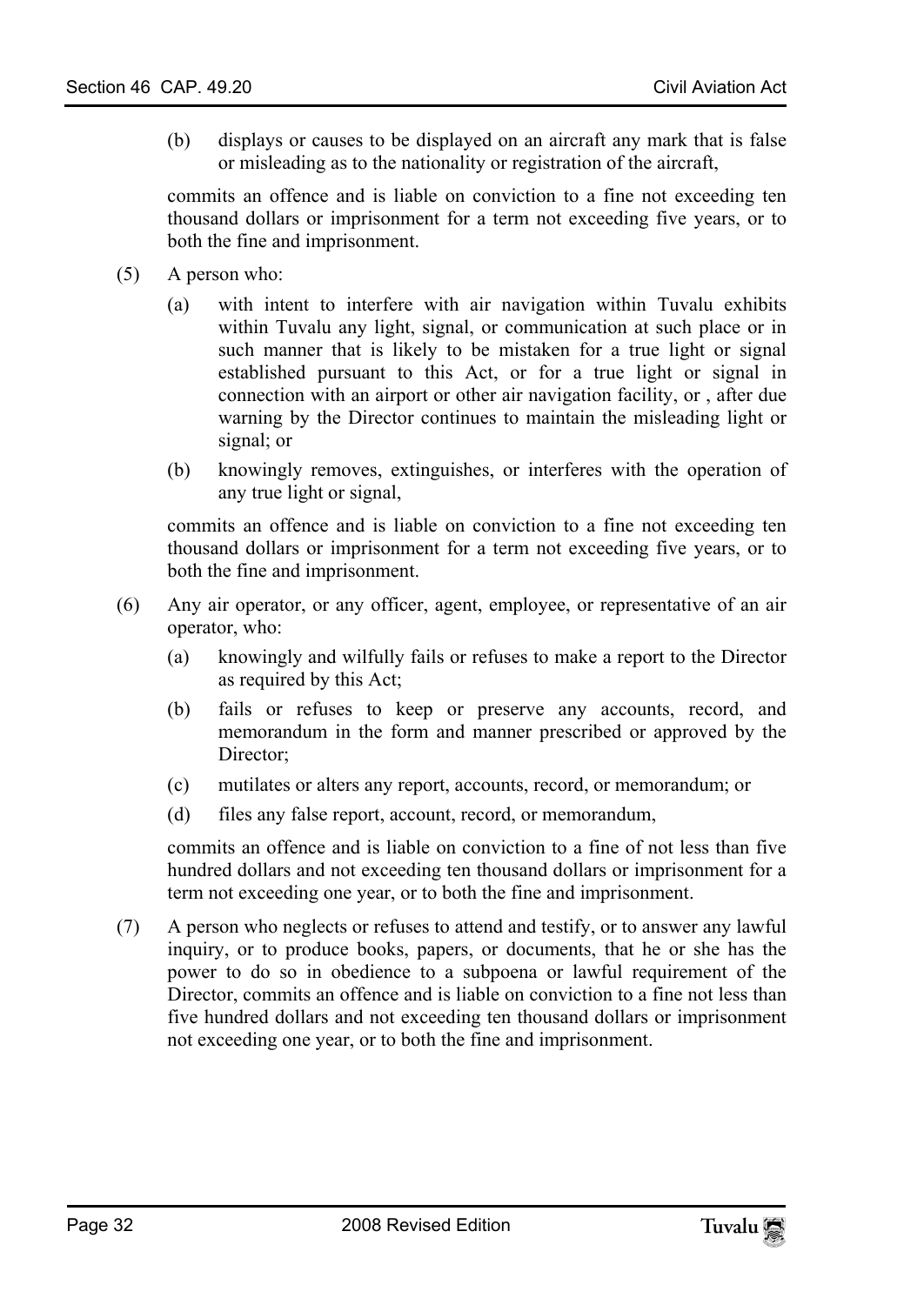# <span id="page-32-1"></span><span id="page-32-0"></span>**PART VIII - AERODROMES**

#### **47 Establishment of aerodromes**

- (1) The Government may:
	- (a) establish and maintain aerodromes; and
	- (b) provide and maintain in connection with the aerodromes, roads, approaches, apparatus, equipment and buildings and other accommodation.
- (2) The Director with the approval of the Minister shall appoint for each Government aerodrome an officer who shall be responsible for all services (including signalling services, flying control services and services connected with the execution of works) provided on the aerodrome.
- <span id="page-32-2"></span>(3) The Government may, for the purpose of exercising the powers conferred by subsection (1), acquire land or any right in or over land by agreement or in accordance with any law in force relating to the acquisition of land for public purposes.

#### **48 Government to consider environmental factors**

The Government shall, in establishing aerodromes under section 47, have regard to the need to minimise so far as reasonably practicable:

- (a) any adverse effect on the environment; and
- <span id="page-32-3"></span>(b) any disturbance to the public, from noise, vibrations, atmospheric pollution or any other cause attributable to the use of aircraft for the purpose of civil aviation.

#### **49 Declaration of land subject to control**

- (1) If the Minister is satisfied that it is necessary to do so in the interest of safety and the efficient operation of aviation, by order published in the Gazette may declare any area of land specified in the order to be subject to control for the purposes of this Act.**<sup>3</sup>**
- (2) Where the Minister makes an order under subsection (1), he or she may, in the same or subsequent order, make provisions:
	- (a) prohibiting or restricting construction of buildings in the area;**<sup>4</sup>**
	- (b) restricting the height of buildings or structures or for requiring the total or partial demolition of any building or structure within the area;
	- (c) restricting or reducing the height of trees and other vegetation in the area;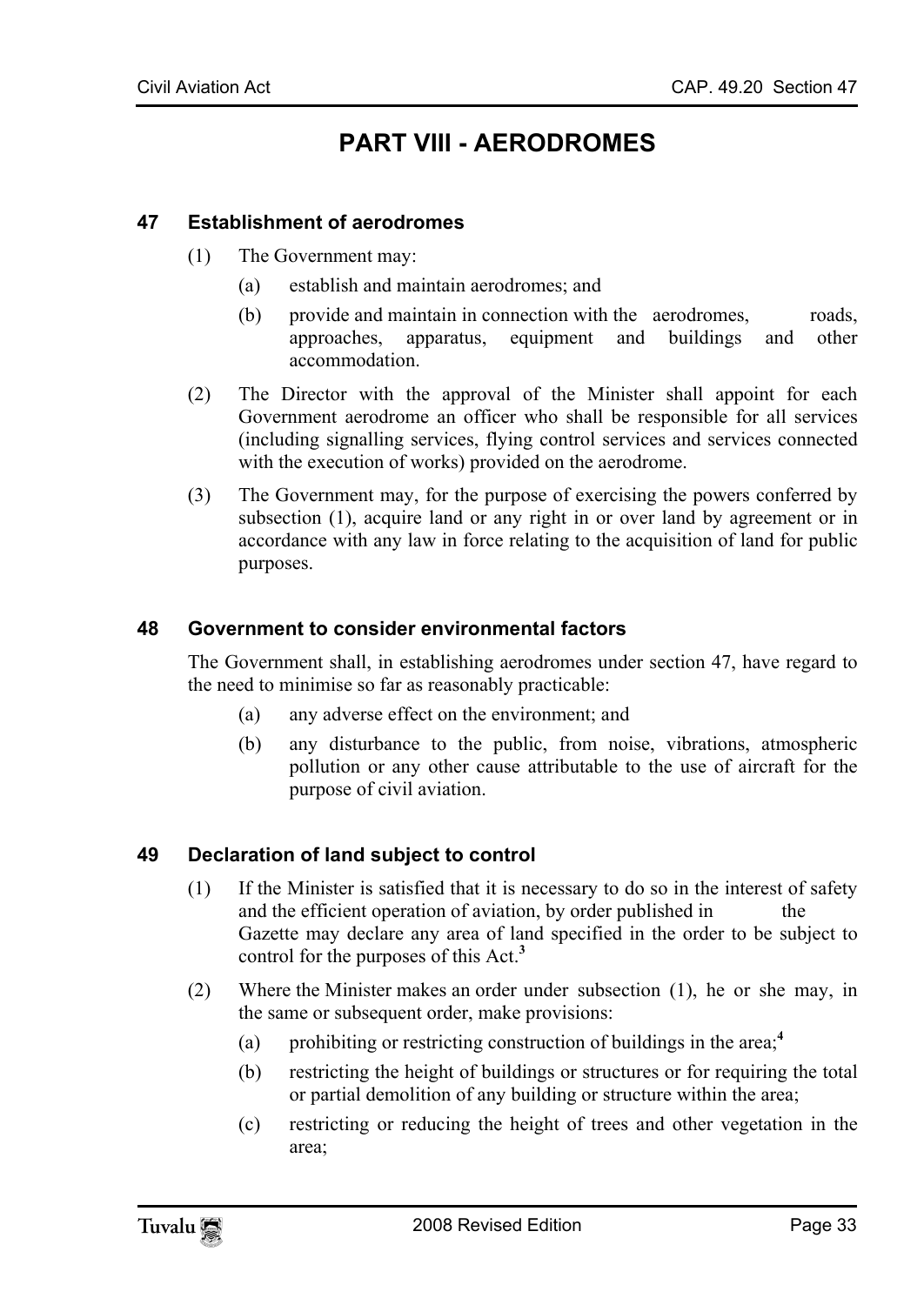- (d) restricting the use of land around the airport area for agricultural purposes or usage in general and that is detrimental to safety, efficiency and or regularity of civil aviation;
- (e) requiring the marking, by lighting or otherwise, of any building or structure or erection in the area where a marking ought to be made to ensure the safety and efficiency of air navigation;
- (f) extinguishing any private right of way over any land within the area;
- (g) restricting the installation of cables, mains, pipes, wires or other apparatus over, on or under any land in the area;
- (h) extinguishing, at the expiration of such period as may be specified, any subsisting right of installation or maintaining any apparatus as is mentioned under paragraph (g) over, on or under any land within the area;
- (i) restricting or preventing the discharge of storm or other water from any drain, pipe or contour ridge constructed on any land within the area;
- (j) relating to the giving of directions in relation to the area;
- (k) stopping up or for the diversion of any highway;
- (l) for the uses to which land in the area may or may not be put; and
- (m) prescribing penalties not exceeding a fine of two thousand dollars or imprisonment for a term of two years in respect of the contravention of any of the provisions of the order.
- (3) An order under this section may contain conditions for empowering any person authorised by the Minister to remove or alter any building, structure, vegetation or apparatus, which contravenes the requirements of the order, and for recovery of the expenses incurred in the removal or alteration.
- (4) Where the Minister makes or has under consideration the making of an order under this section, any person authorised by the Minister may at all reasonable times enter on any land to make any survey, which the Minister requires to be made in consequence of the order or of the consideration of the order.
- (5) A person authorised by the Minister under section (4) shall not be admitted on any land, which is occupied unless twenty four hours notice in writing of the intended entry has been served on the occupier.
- (6) A person who obstructs any other person in the exercise of a power conferred on him or her under subsection  $(2)(c)$  or (d) commits an offence and is liable on conviction to a fine not exceeding two thousand dollars or imprisonment for a term not exceeding one year.
- (7) Subject to subsection (8), a person who incurs expenses or suffers damage by reason of the operation of this section shall be entitled to receive from the Minister compensation in respect of the expenses or damage of an amount to be fixed by agreement or, in default of agreement, by arbitration in accordance with the provisions of the Arbitration Act.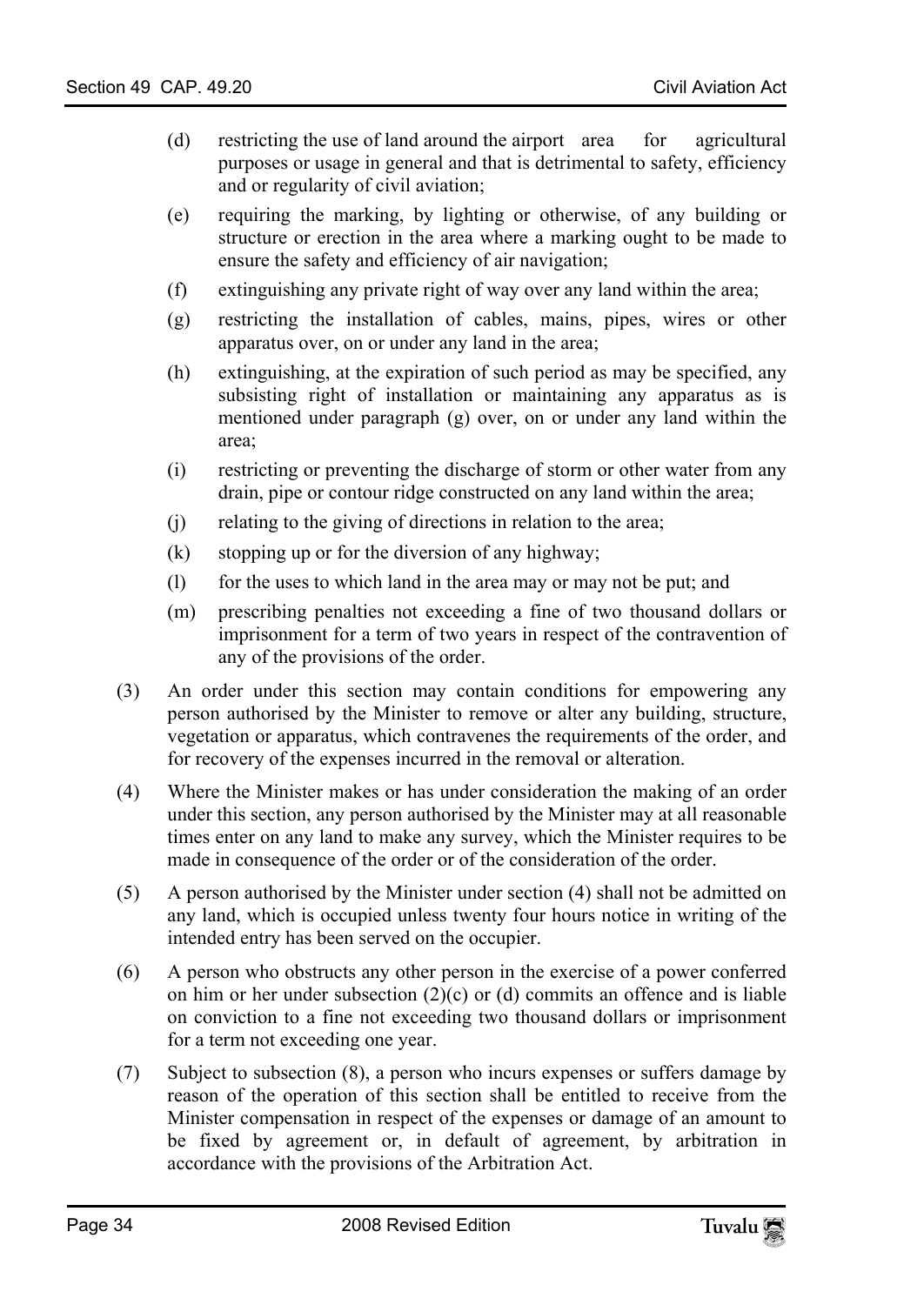- (8) No compensation shall be payable in respect of any building or structure erected in contravention of a prohibition or restriction order made under this section.
- <span id="page-34-0"></span>(9) No stamp duty shall be payable on any conveyance of land, or any instrument creating or disposing of any right in or in relation to land where the Director is a party to the conveyance or instrument and it certifies that the conveyance is made in connection with the performance of the Director's functions relating to civil aviation.

#### **50 Health control at aerodromes**

- (1) Without prejudice to their general functions under any law or otherwise, the Minister, on the advice of the Minister responsible for health, shall make such arrangements as they think necessary for preventing:
	- (a) danger to public health from aircraft arriving at an aerodrome; and
	- (b) the spread of infection by means of an aircraft leaving an aerodrome so far as may be necessary or expedient for the purpose of carrying out any treaty, convention, arrangement, or engagement with any country.
- (2) The relevant authority may, and shall, if the Minister responsible for health so requires, undertake functions in connection with the execution of any such arrangements as are mentioned in subsection (1).

# <span id="page-34-2"></span><span id="page-34-1"></span>**PART IX - MISCELANEOUS**

#### **51 Orders and regulations**

- (1) Any orders or regulations made by the Minister under any of the provisions in this Act may contain such consequential, incidental and supplemental provisions as appear to the Minister to be necessary or expedient for the purposes of such order or regulations.
- <span id="page-34-3"></span>(2) Any reference in this Act to any order or regulations shall include a reference to any directions given under any such order or regulations.

#### **52 Power to prescribe fees**

The Minister may by notice prescribe the fees to be paid in respect of the issue, validation, renewal, extension or variation of any certificate, licence, or other document or the undergoing of any examination or test required by any order or regulations made under this Act, and in respect of any other matters in respect of which it appears to the Minister expedient for the purpose of the order or regulations to charge fees.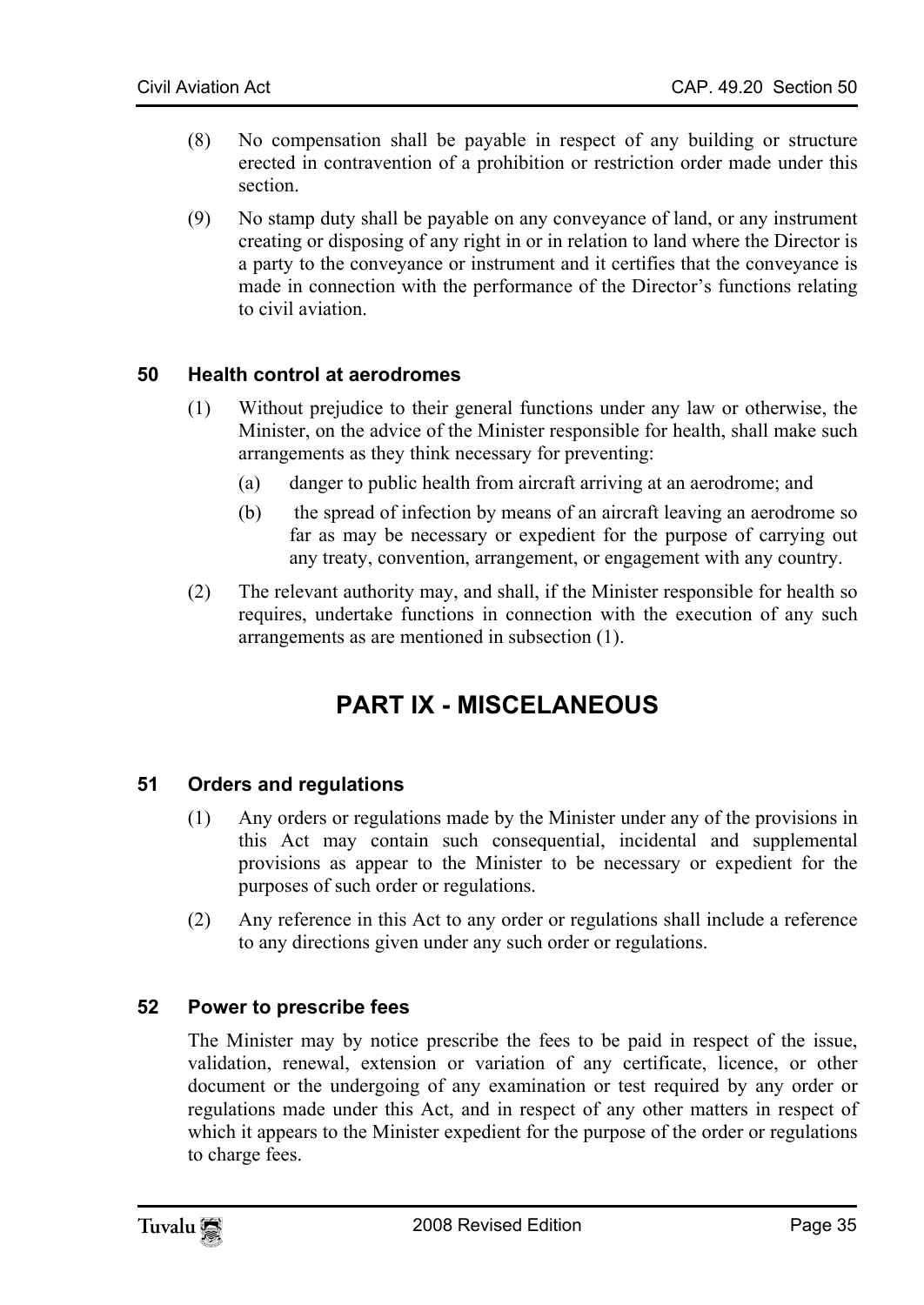#### **53 Offences by body corporate**

- <span id="page-35-0"></span>(1) Where an offence is committed by a body corporate, every person who at the time of the commission of the offence was a director, general manager, secretary or other similar office of the body corporate, or was purporting to act in any such capacity, shall be deemed to be guilty of that offence.
- (2) It is a defence if the person proves that the offence was committed without his/her consent or connivance and that he or she exercised all such diligence to prevent the commission of the offence as he or she ought to have exercised having regard to the functions in that capacity and to all the circumstances.
- <span id="page-35-1"></span>(3) In this subsection the expression "director" includes any person occupying the position of director, by whatever name called.

### **54 Repeal and Savings**

- (1) The following enactments are repealed:
	- (a) Civil Aviation Act, 1949; and
	- (b) Aerodromes and Air Navigation Aids Ordinance, 1968 (Cap 92).
- (2) Notwithstanding the repeal of the Civil Aviation Act, 1949 and the Aerodromes and Air Navigation Aids Ordinance, 1968 any orders or regulations made under them shall continue in force to the extent that such orders or regulations are consistent with the corresponding provisions of this Act and until they are amended or revoked.